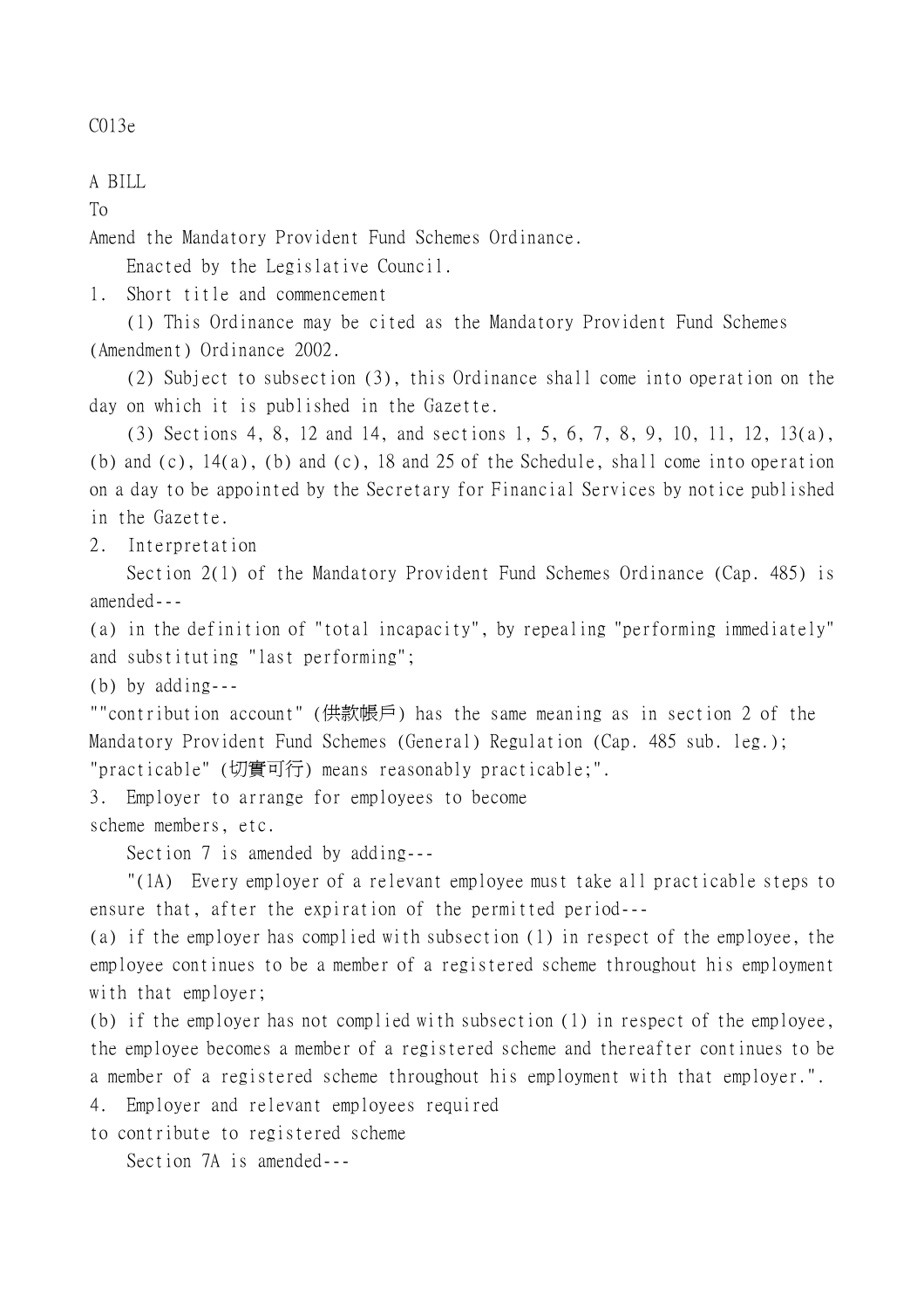(a) by repealing subsection (7) and substituting---

"(7) An employer must not, in respect of an employee (not being a casual employee) whose wage period---

(a) is not more than 1 month, make a deduction under subsection (2)(b) in respect of the employee's relevant income earned for any wage period that commences on or before the 30th day of employment after the relevant time;

(b) is more than 1 month, make a deduction under subsection (2)(b) in respect of the employee's relevant income earned for the period commencing from the relevant time and ending on the last day of the calendar month in which the 30th day of employment after the relevant time falls.";

(b) in subsection  $(10)$ ---

(i) in the definition of "contribution period", by repealing paragraph (b) and substituting---

"(b) in relation to a relevant employee (not being a casual employee) whose wage period---

(i) is not more than 1 month, means each period for which the employer pays or should pay relevant income to the employee, but does not include any wage period commencing on or before the 30th day of employment after the relevant time;

(ii) is more than 1 month, means each period for which the employer pays or should pay relevant income to the employee, but does not include the period commencing from the relevant time and ending on the last day of the calendar month in which the 30th day of employment after the relevant time falls; and";

(ii) in the definition of "relevant time", by repealing "section  $7(3)$ ." and substituting "section 7(3);";

(iii) by adding---

""wage period" (工資期), in relation to an employee and his employer, means the period for which the employee is paid, or should be paid, relevant income by the employer.". 5. Section added

The following is added--- "10A. Authority to conduct review of minimum and maximum levels of relevant income every 4 years

(1) The Authority must, not less than once in every period of 4 years beginning with the commencement of this section, conduct a review of the minimum level of relevant income and the maximum level of relevant income to ascertain whether or not there are grounds to amend Schedule 2 or 3 or Schedules 2 and 3.

(2) Without limiting the factors which the Authority may take into account for the purposes of conducting a review mentioned in subsection (1), the Authority must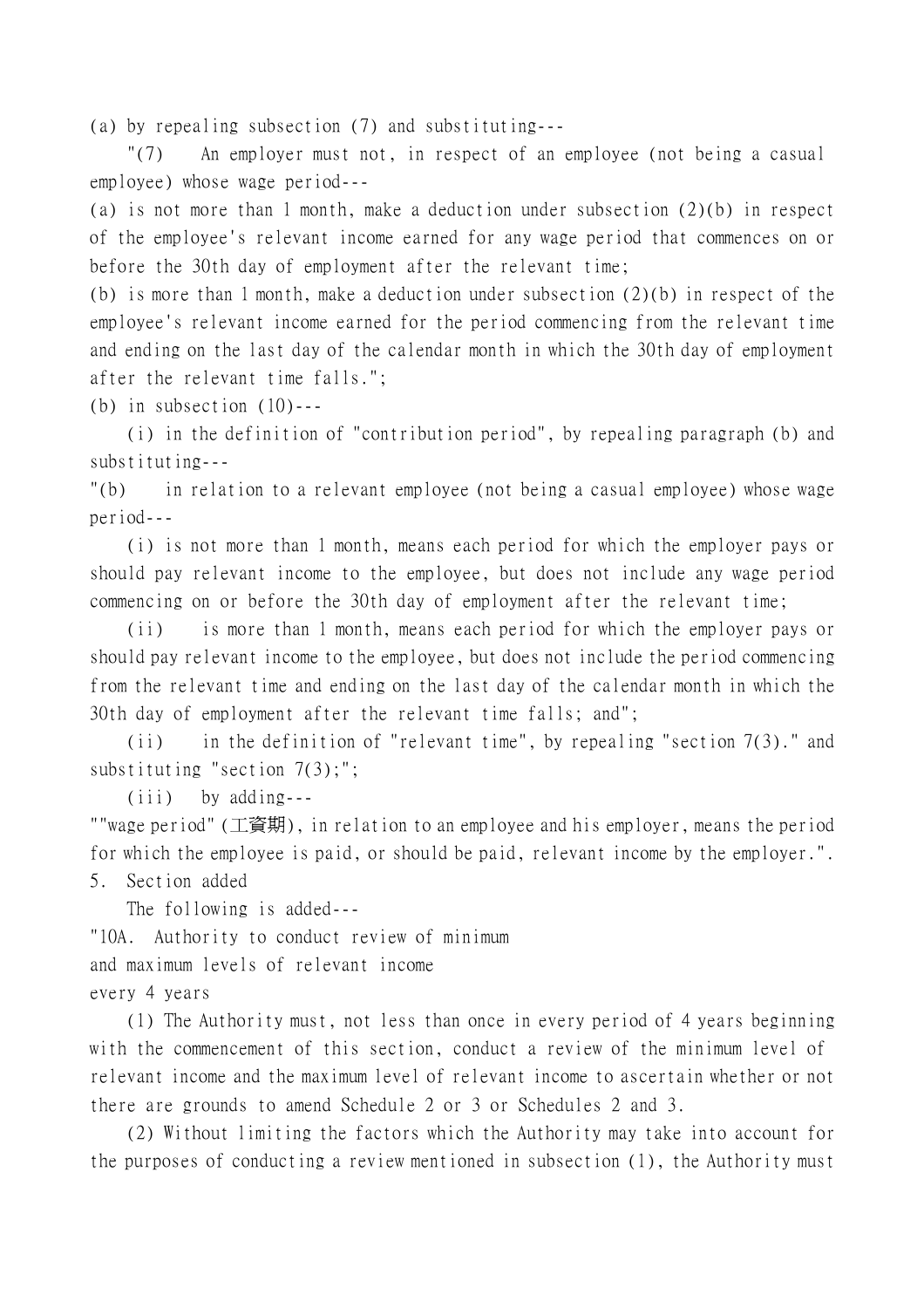take into account---

(a) in respect of the minimum level of relevant income, 50 per cent of the monthly median employment earnings prevailing at the time of the review as compiled from the General Household Survey conducted by the Census and Statistics Department; and (b) in respect of the maximum level of relevant income, monthly employment earnings at 90th percentile of the monthly employment earnings distribution prevailing at the time of the review as compiled from the General Household Survey conducted by the Census and Statistics Department.".

6. Contributions to vest in scheme members

as accrued benefits

Section 12 is amended---

(a) in subsection (2), by adding "subsection (2A) and" after "Subject to";

(b) by adding---

"(2A) The reference to income or profits in subsection (2) does not include interest derived from the placing on deposit of---

(a) contributions or benefits---

(i) received by the approved trustee of a registered scheme in respect of a member of the scheme; and

(ii) during the period that the payment of the contributions or benefits into the member's account is pending;

(b) benefits---

(i) moved from a constituent fund; and

(ii) during the period that the investment of the benefits into another constituent fund is pending; and

(c) benefits---

(i) received from a constituent fund; and

(ii) during the period that---

(A) withdrawal of the benefits from the registered scheme concerned is pending; or

(B) transfer of the benefits to another registered scheme is pending.

(2B) Interest referred to in subsection (2A) must be retained by the approved trustee of the registered scheme concerned---

(a) for the payment of any administrative expenses of the scheme; or

(b) as income of the scheme,

for the benefit of scheme members.".

7. Certain amounts relating to severance

payments and long service payments

to be paid from accrued benefits

Section 12A is amended by adding---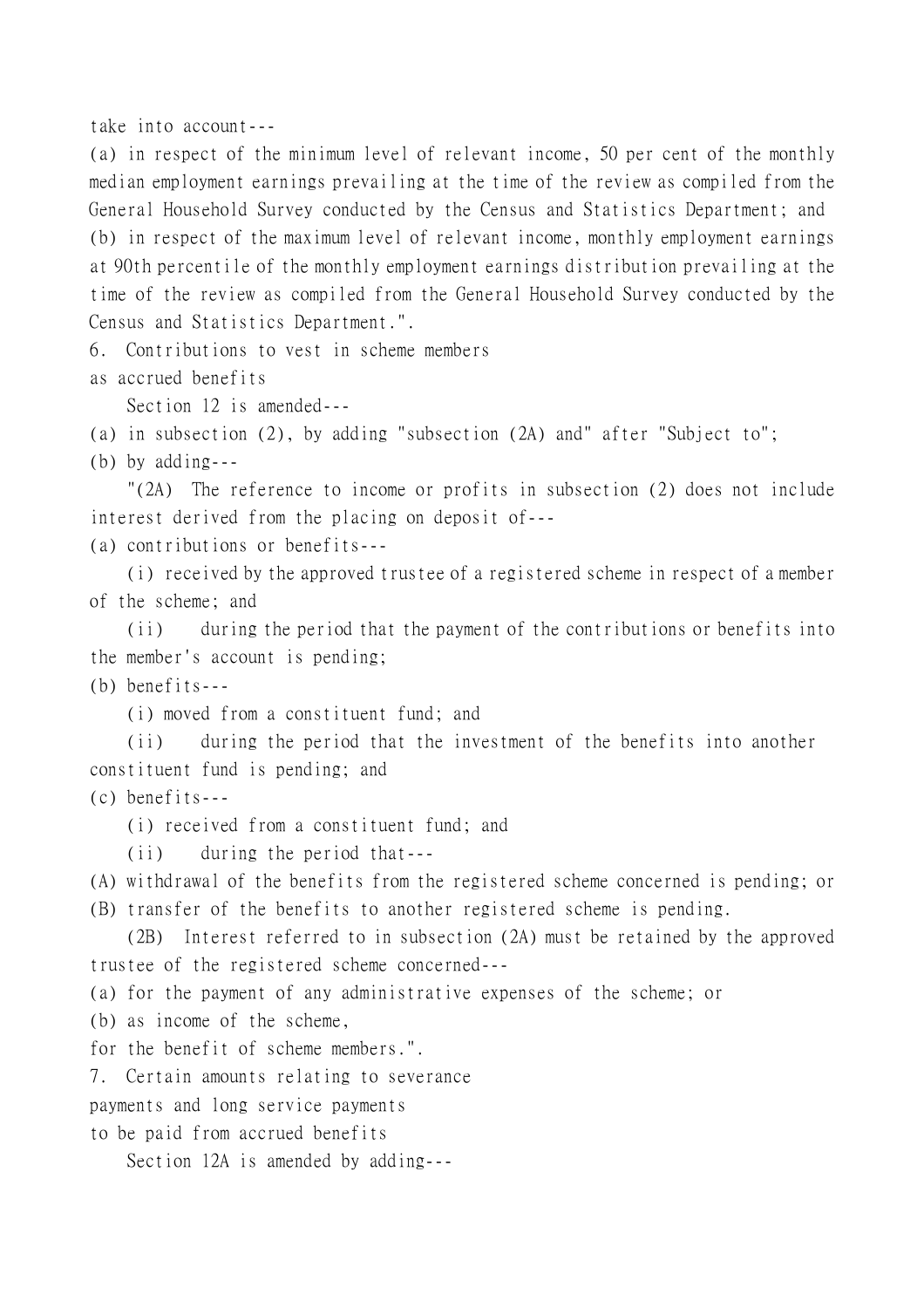$" (6A)$  Where---

(a) subsection  $(6)(a)$  or (b) applies to a person;

(b) the new owner or associated company, as the case may be, ("new employer") has assumed the liability of the previous owner or company ("previous employer") for severance payment or long service payment in respect of the person;

(c) the new employer has agreed to recognize the person's length of employment with the previous employer for the purposes of that severance payment or long service payment; and

(d) no accrued benefits held in a registered scheme in respect of the person have been paid in accordance with this section to the person or the previous employer,

then the new employer may elect, in accordance with the regulations, to have the accrued benefits of the person held in a contribution account in that scheme transferred to an account in a registered scheme nominated by the new employer.

(6B) Where a new employer has made an election under subsection (6A), then, for the purposes of that election---

(a) section 7A(7) shall not apply to the new employer; and

(b) paragraph (b) of the definition of "contribution period" in section 7A(10) shall be construed as if it read as follows---

"(b) in relation to a relevant employee (not being a casual employee), means each period for which the employer pays or should pay relevant income to the employee; and".".

8. Recovery of mandatory contributions

that are in arrears

Section 18(2) is amended by repealing ", not exceeding 20 per cent per annum".

9. Power to restructure registered schemes

Section 34B is amended---

(a) by repealing subsections (1) and (2) and substituting---

 "(1) The approved trustee of a registered scheme or the approved trustees of 2 or more registered schemes may apply to the Authority to consent to the restructuring of the scheme or schemes, as the case may be, including restructuring by the merger or division of the scheme or those schemes, as the case may be, with or into other existing or new scheme or schemes of the same kind.";

(b) by repealing subsections (5) and (6) and substituting---

 "(5) As soon as practicable after receiving an application to consent to the restructuring of a registered scheme or registered schemes, the Authority must consider the application. The Authority may consent to the restructuring only if satisfied---

(a) that the interests of the members of the scheme or those schemes, as the case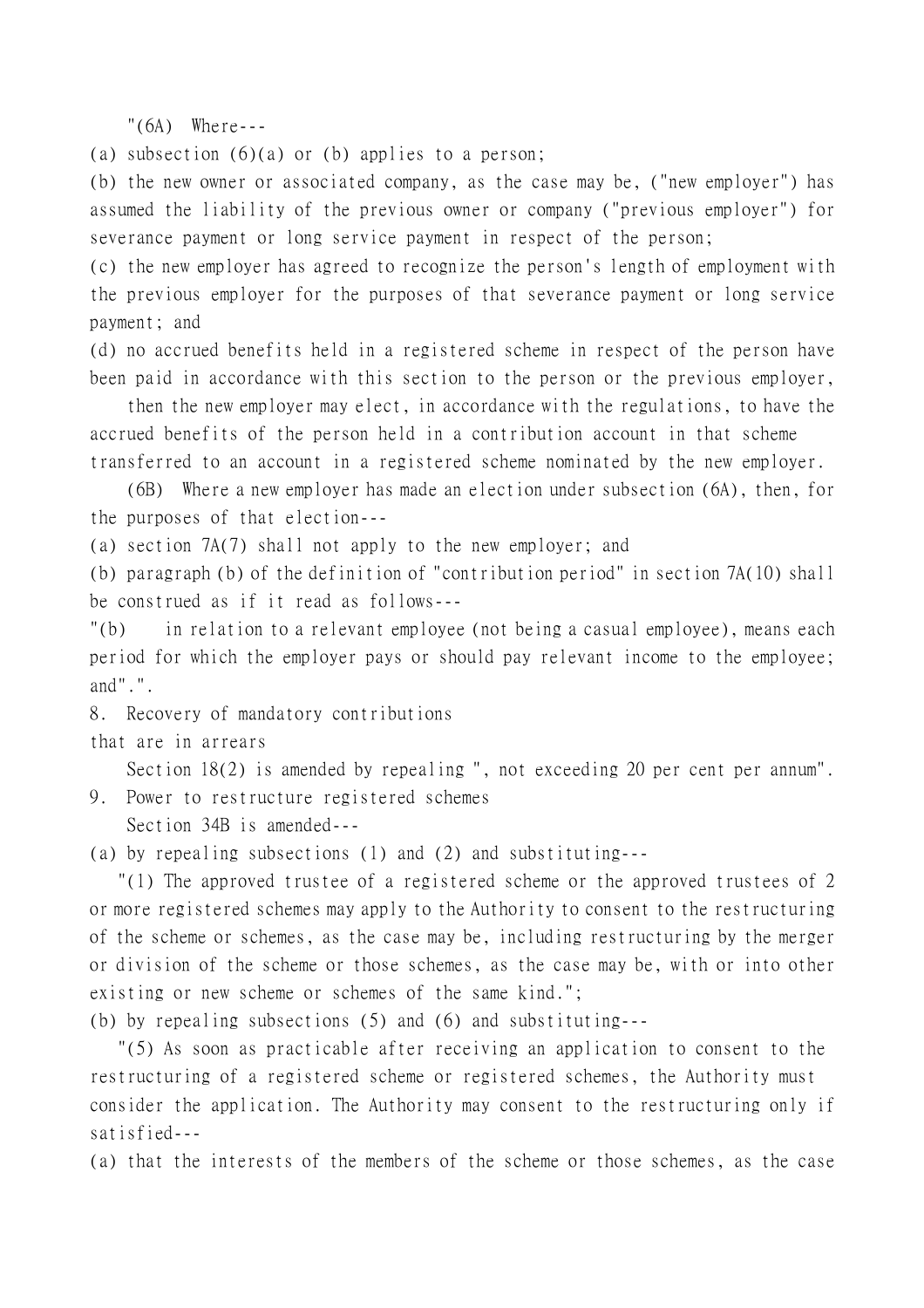may be, will be adequately protected and that, if the restructuring is consented to, their accrued benefits will be transferred to the transferee scheme or schemes, as the case may be, as appropriate; and

(b) that the transferee scheme or schemes, as the case may be, will be governed by the law of Hong Kong; and

(c) that the transferee scheme or schemes, as the case may be, complies or comply with, or will if the restructuring is consented to, comply with, such requirements and standards as are prescribed by the regulations referred to in section 21C.

(6) The Authority must not reject an application under this section without giving the applicant or applicants, as the case may be, an opportunity to make representations (either orally or in writing or both) as to why the Authority should consent to the restructuring of the scheme or schemes, as the case may be."; (c) by repealing subsection (8) and substituting---

 "(8) On registering a new scheme derived from the restructuring of an existing scheme or schemes, the Authority must issue to the approved trustee of the new scheme a certificate of registration and cancel the registration of the existing scheme or such of the existing schemes as is appropriate as a result of the restructuring. The certificate must specify that the new scheme is an employer sponsored scheme, a master trust scheme, or an industry scheme, as the case requires.".

10. Power to divide registered scheme

Section 34C is repealed.

11. Offences by employers

Section 43B(3) is repealed and the following substituted---

 "(3) An employer who is convicted of an offence against this section is liable--- (a) to a fine at level 6 and to imprisonment for 6 months on the first occasion on which the person is convicted of the offence; and

(b) to a fine of \$200,000 and to imprisonment for 12 months on each subsequent occasion on which the person is convicted of the offence,

and, in the case of an offence consisting of a failure by the employer to comply with the requirement imposed on the employer by section 7(1A), a daily penalty of \$500 for each day on which the offence is continued after conviction therefor.

(4) Proceedings may be instigated for an offence against this section within 6 months after the offence is discovered by, or comes to the notice of, the Authority.". 12. Schedules 2 and 3 substituted

Schedules 2 and 3 are repealed and the following substituted---

"SCHEDULE 2 [ss. 2, 9, 10A,

11 & 48]

Minimum Level of Relevant Income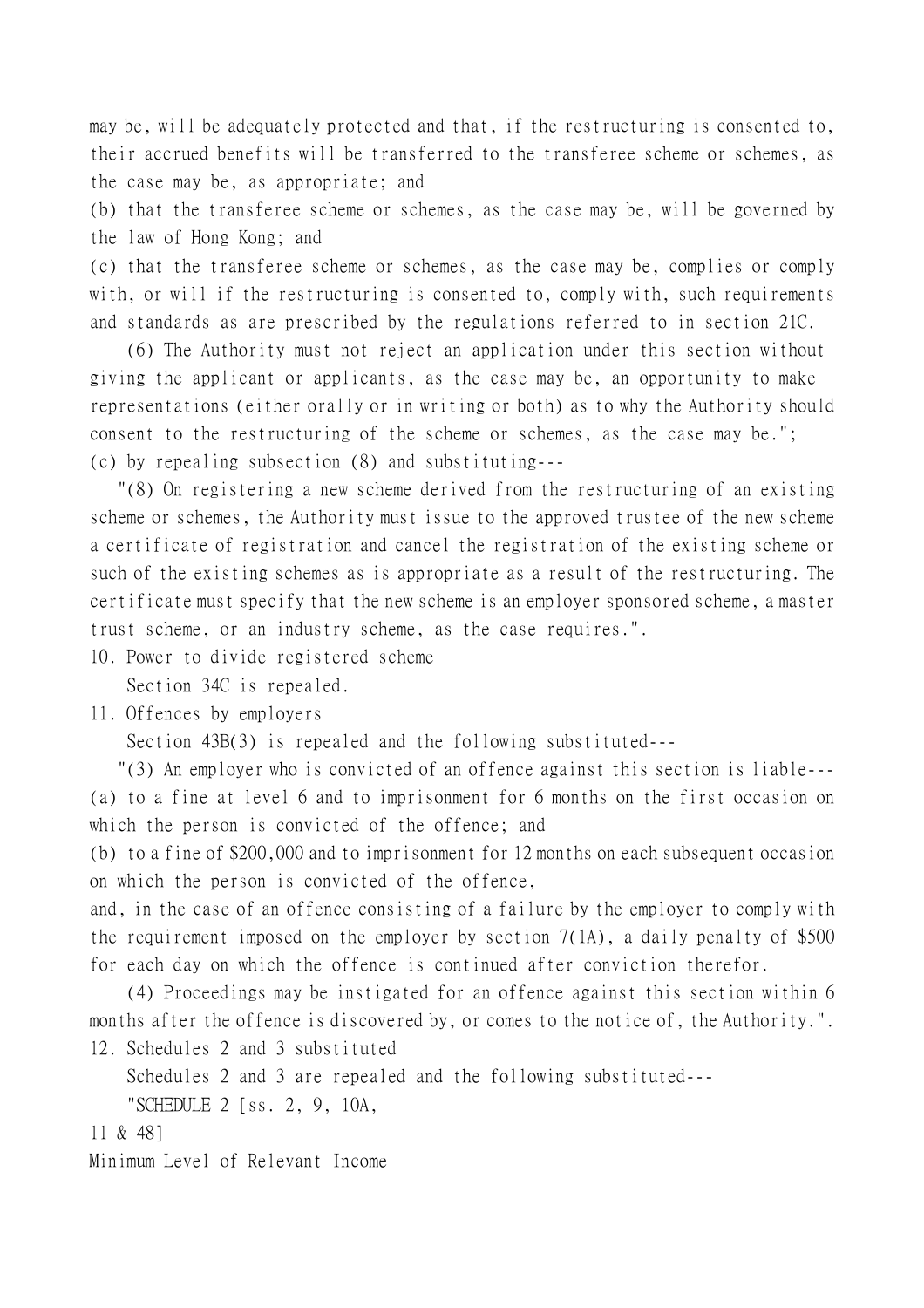Per Contribution Period

1. The minimum level of relevant income for the purposes of section 9 of this Ordinance, in the case of a relevant employee (not being a casual employee who is a member of an industry scheme), is---

(a) if the employee is remunerated on a monthly basis, \$5,000 per month;

(b) if the employee is remunerated more frequently than on a monthly basis, \$160 per day;

(c) if the employee is remunerated less frequently than on a monthly basis, \$5,000 per month, that amount as prorated.

2. The minimum level of relevant income for the purposes of section 9 of this Ordinance is, in the case of a casual employee who is a member of an industry scheme, \$160 per day.

3. The minimum level of relevant income for the purposes of section 9 of this Ordinance is, in the case of a self-employed person, \$5,000 per month or \$60,000 per year.

------------------------------ SCHEDULE 3 [ss. 2, 10, 10A & 48]

Maximum Level of Relevant Income

Per Contribution Period

1. The maximum level of relevant income for the purposes of section 10 of this Ordinance, in the case of a relevant employee (not being a casual employee who is a member of an industry scheme), is---

(a) if the employee is remunerated on a monthly basis, \$20,000 per month;

(b) if the employee is remunerated more frequently than on a monthly basis, \$650 per day;

(c) if the employee is remunerated less frequently than on a monthly basis, \$20,000 per month, that amount as prorated.

2. The maximum level of relevant income for the purposes of section 10 of this Ordinance is, in the case of a casual employee who is a member of an industry scheme, \$650 per day.

3. The maximum level of relevant income for the purposes of section 10 of this Ordinance is, in the case of a self-employed person, \$20,000 per month or \$240,000 per year.".

13. Consequential and other amendments to subsidiary legislation made under principal Ordinance

The provisions of the subsidiary legislation made under the principal Ordinance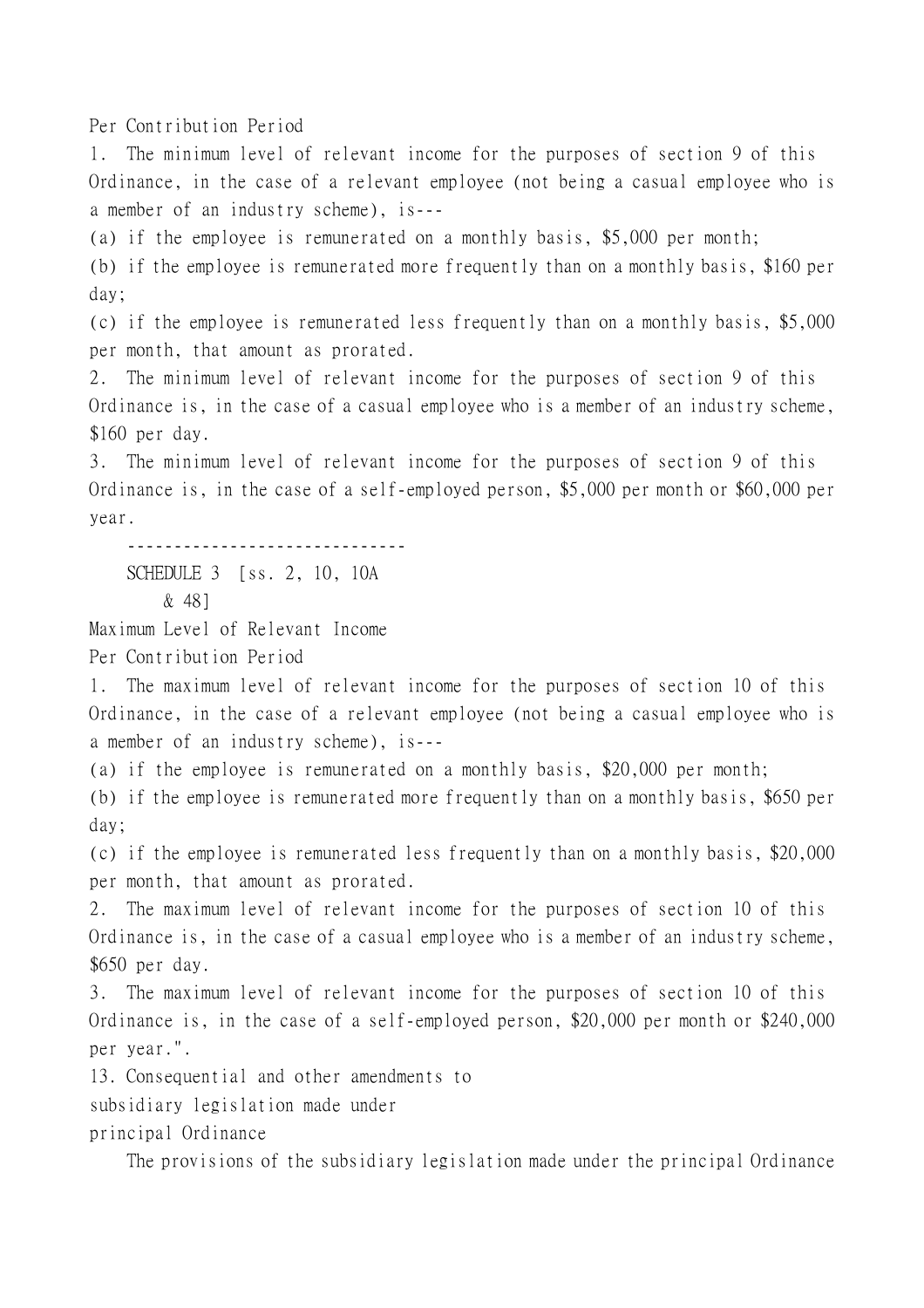are amended as specified in the Schedule.

14. Transitional

(1) Where a relevant employee has commenced employment before the commencement of section 4 of this Ordinance, then the provisions of section 7A, as in force-- -

(a) immediately before the commencement of section 4 of this Ordinance, shall apply to and in relation to that employment; and

(b) immediately after the commencement of section 4 of this Ordinance, shall not apply to or in relation to that employment.

(2) Where a contribution period has commenced before the commencement of section 12 of this Ordinance, then the provisions of Schedules 2 and 3, as in force--- (a) immediately before the commencement of that section, shall apply to and in relation to that contribution period; and

(b) immediately after the commencement of that section, shall not apply to or in relation to that contribution period.

(3) Where a contribution period for a contribution ends before the commencement of section 6 of the Schedule to this Ordinance, then the provisions of section 122 of the Mandatory Provident Fund Schemes (General) Regulation (Cap. 485 sub. leg.), as in force---

(a) immediately before the commencement of section 6 of the Schedule to this Ordinance, shall apply to and in relation to that contribution; and

(b) immediately after the commencement of section 6 of the Schedule to this Ordinance, shall not apply to or in relation to that contribution.

(4) Where a contribution period for a contribution ends before the commencement of section 7 of the Schedule to this Ordinance, then the provisions of section 123 of the Mandatory Provident Fund Schemes (General) Regulation (Cap. 485 sub. leg.), as in force---

(a) immediately before the commencement of section 7 of the Schedule to this Ordinance, shall apply to and in relation to that contribution; and

(b) immediately after the commencement of section 7 of the Schedule to this Ordinance, shall not apply to or in relation to that contribution.

(5) Where a contribution period for a contribution ends before the commencement of section 9 of the Schedule to this Ordinance, then the provisions of section 134 of the Mandatory Provident Fund Schemes (General) Regulation (Cap. 485 sub. leg.), as in force---

(a) immediately before the commencement of section 9 of the Schedule to this Ordinance, shall apply to and in relation to that contribution; and

(b) immediately after the commencement of section 9 of the Schedule to this Ordinance,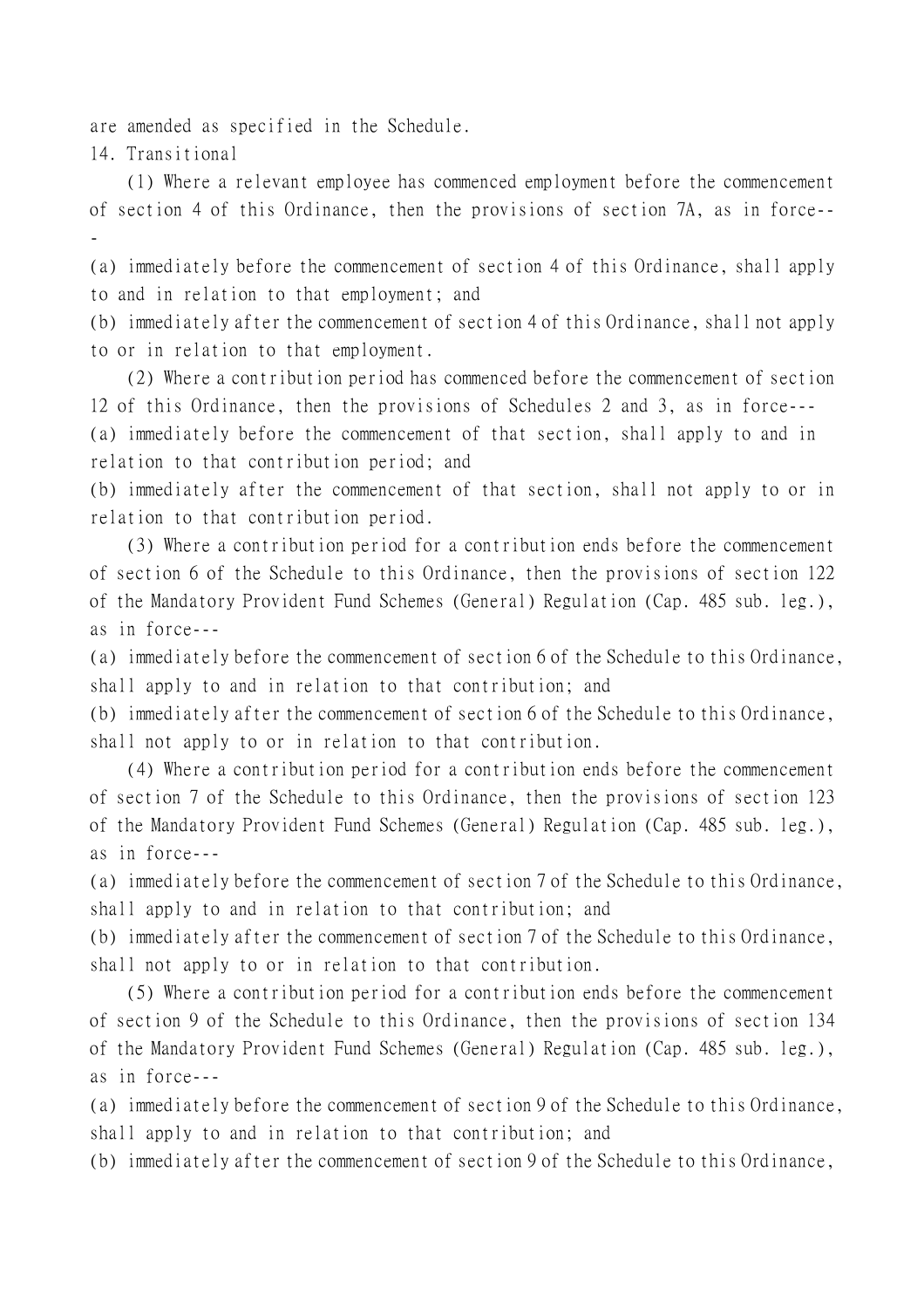shall not apply to or in relation to that contribution.

SCHEDULE  $[ss. 13 \& 14]$ 

Consequential and Other Amendments to Subsidiary Legislation

Made Under Principal Ordinance

Mandatory Provident Fund Schemes (General) Regulation

1. Approved trustee to notify Authority of events

of significant nature

Section 62(1) of the Mandatory Provident Fund Schemes (General) Regulation (Cap. 485 sub. leg.) is repealed and the following substituted---

"(1) If the approved trustee of a registered scheme becomes aware of the occurrence of an event of significant nature, the trustee must---

(a) not later than the third working day after becoming aware of the event, give written notice to the Authority setting out particulars of the event (except an event specified in the guidelines as an event to which this paragraph shall not apply); (b) keep a record of particulars of the event;

(c) permit the Authority to inspect the record at any reasonable time during ordinary business hours; and

(d) give written notice to the Authority---

(i) setting out such further or better particulars of the event as the Authority requires; and

(ii) as soon as is practicable after the Authority makes that requirement.". 2. Eligibility of delegate of custodian

Section 71(1)(c) is repealed and the following substituted---

"(c) is an overseas bank or overseas trust company which is a wholly-owned subsidiary of an approved overseas bank, an approved overseas trust company, an authorized financial institution, or a registered trust company incorporated in Hong Kong, which---

(i) has a paid up capital of not less than US\$200,000,000 or an equivalent amount in another currency; and

(ii) satisfies a minimum credit rating set by the Authority based on a credit rating determined by an approved credit rating agency.".

3. Separate accounts for each scheme member

Section 78 is amended by adding---

"(6A) Where section 12A(6A) and (6B) of the Ordinance is applicable in the case of an employer and an employee, then, for the purposes of that case---

(a) any reference to "current employer" in subsection  $(6)(a)$ ,  $(b)$ ,  $(d)$  or  $(e)$  shall include the previous employer mentioned in section 12A(6A) of the Ordinance;

(b) any reference to "current employment" in subsection (6)(b) or (e) shall include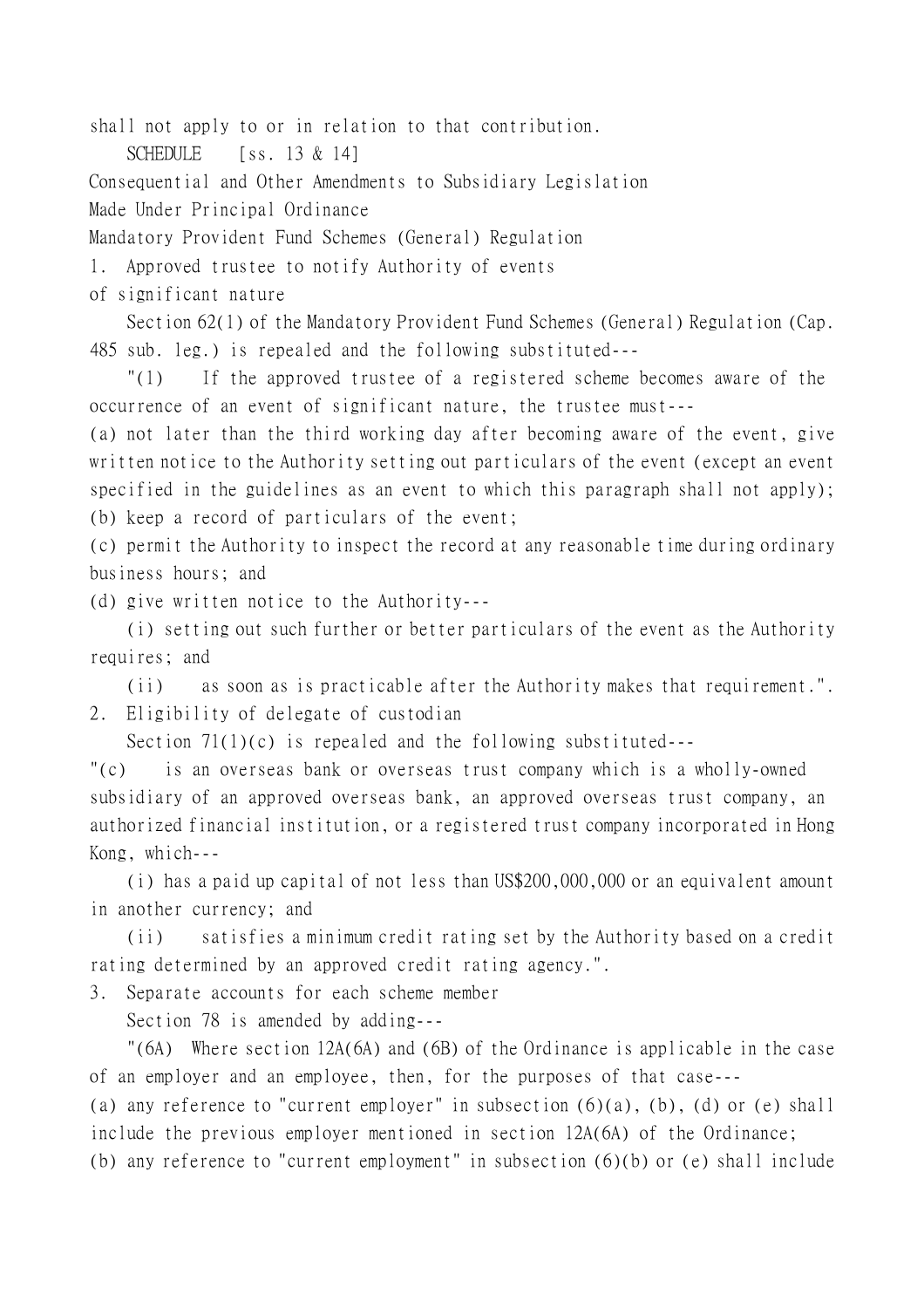employment with the previous employer mentioned in section 12A(6A) of the Ordinance; (c) any reference to "former employments" in subsection (6)(c) or (f) shall not include employment with the previous employer mentioned in section 12A(6A) of the Ordinance;

(d) any reference to "former employer" in subsection (6)(c) or (f) shall not include the previous employer mentioned in section 12A(6A) of the Ordinance.".

4. Financial period of registered scheme

Section 79 is amended---

(a) in subsection (1), by adding "or such later date as the approved trustee, with the prior approval of the Authority, so determines" after "registration of the scheme";

(b) in subsection (2)(b), by adding "or such later date as the approved trustee, with the prior approval of the Authority, so determines" after "that period".

5. Definitions

Section 119 is amended---

(a) by repealing the definitions of "first payment-period" and "subsequent payment-period";

(b) by adding---

""payment period" (付款期) means the period specified in a notice under section  $136(1)(a)$ ;".

6. Participating employer to calculate relevant

income and pay mandatory contributions

Section 122 is amended---

(a) in subsection (1), in the definition of "contribution day"---

(i) in paragraph (a), by adding "who is a casual employee" after "relevant employee";

(ii) by adding---

"(aa) in relation to a mandatory contribution payable by a participating employer in respect of a relevant employee (other than a casual employee), means, subject to subsection (4), the tenth day after the last day of---

(i) a calendar month within which the relevant contribution period ends; or (ii) the month during which the permitted period ends,

whichever is the later; and";

(b) by repealing subsection (3) and substituting---

"(3) For the purposes of section 7A(8) of the Ordinance---

(a) a participating employer in respect of a relevant employee who is a casual employee must, for each contribution period, pay the mandatory contribution to the approved trustee of the scheme in respect of each relevant employee on or before the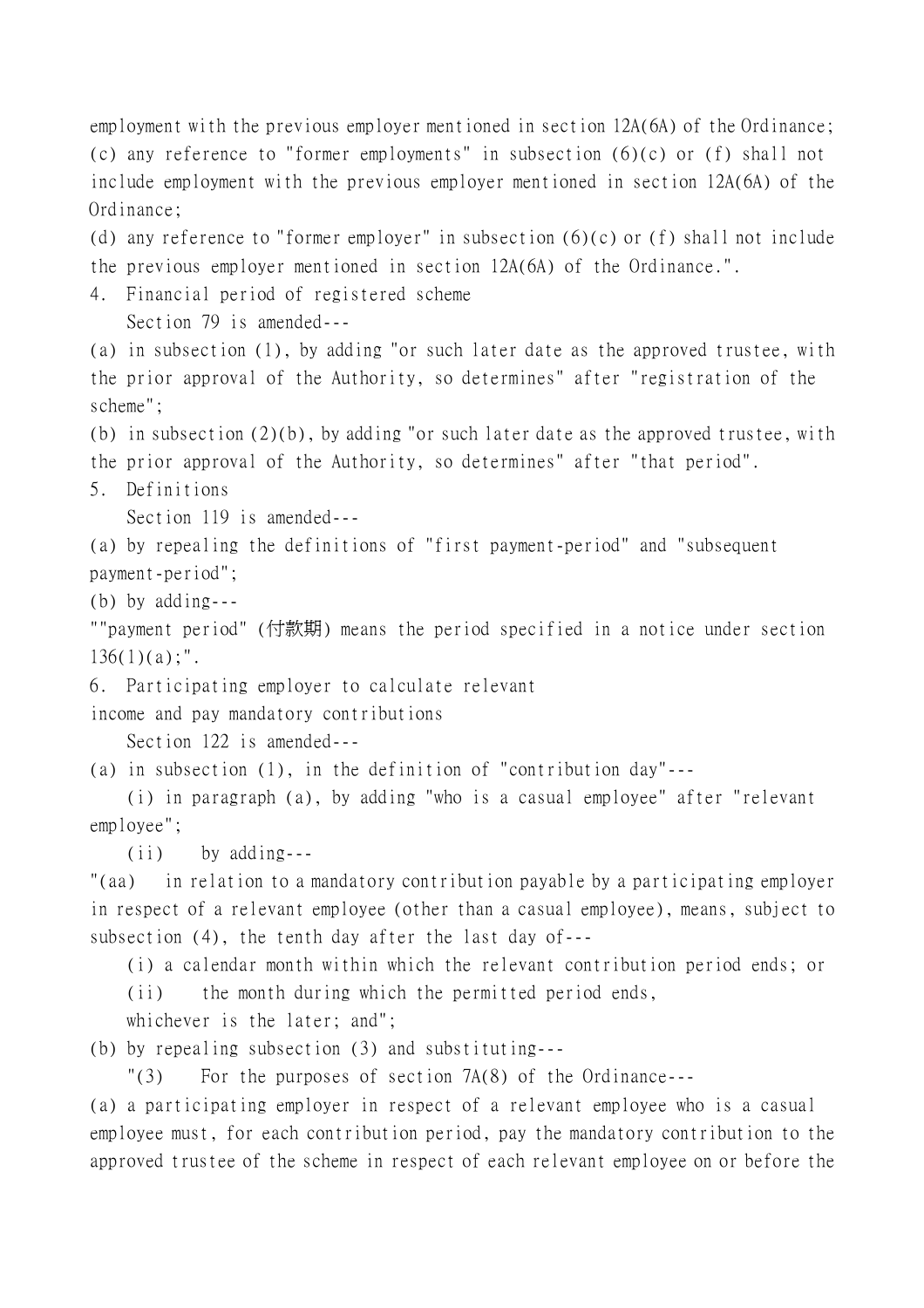contribution day;

(b) a participating employer in respect of a relevant employee (other than a casual employee) must, for each contribution period which ends in the previous calendar month or during the permitted period, as the case may be, pay the mandatory contribution to the approved trustee of the scheme in respect of each relevant employee on or before the contribution day.".

7. Participating employer to provide remittance

statement to approved trustee

Section 123 is amended---

(a) in subsection (1), by adding "or periods" after "contribution period";

(b) in subsection  $(2)$ ---

(i) in paragraph (a), by adding "or each of the contribution periods, as the case requires" after "period";

(ii) in paragraphs (b), (c), (d) and (e), by adding "or each of those periods, as the case may be" after "that period".

8. Authority to give participation certificates

to participating employers

Section 124(1) is repealed and the following substituted---

"(1) On being satisfied that---

(a) an employer has complied with section 7(1) or 7(1A)(b) of the Ordinance; or (b) an employer which has been previously issued a certificate under this section has changed its name from that shown in the certificate,

the Authority must give to the employer, through the approved trustee of the registered scheme in which the employer participates, a certificate (or, where paragraph (b) is applicable, a new certificate showing the employer's new name) certifying that the employer is a participating employer in the registered scheme specified in the certificate.".

9. Contribution surcharge for, and report on,

failure to pay contributions

Section 134(4) and (5) is repealed and the following substituted---

"(4) The contribution surcharge is an amount equal to 5 per cent of the amount of the arrears.".

10. Authority to give notice to defaulter and

approved trustee to inform Authority

of non-payment

Section 136 is amended---

(a) in subsection (5), by repealing "first payment-period or any subsequent payment-period, must, by written notice given within 7" and substituting "payment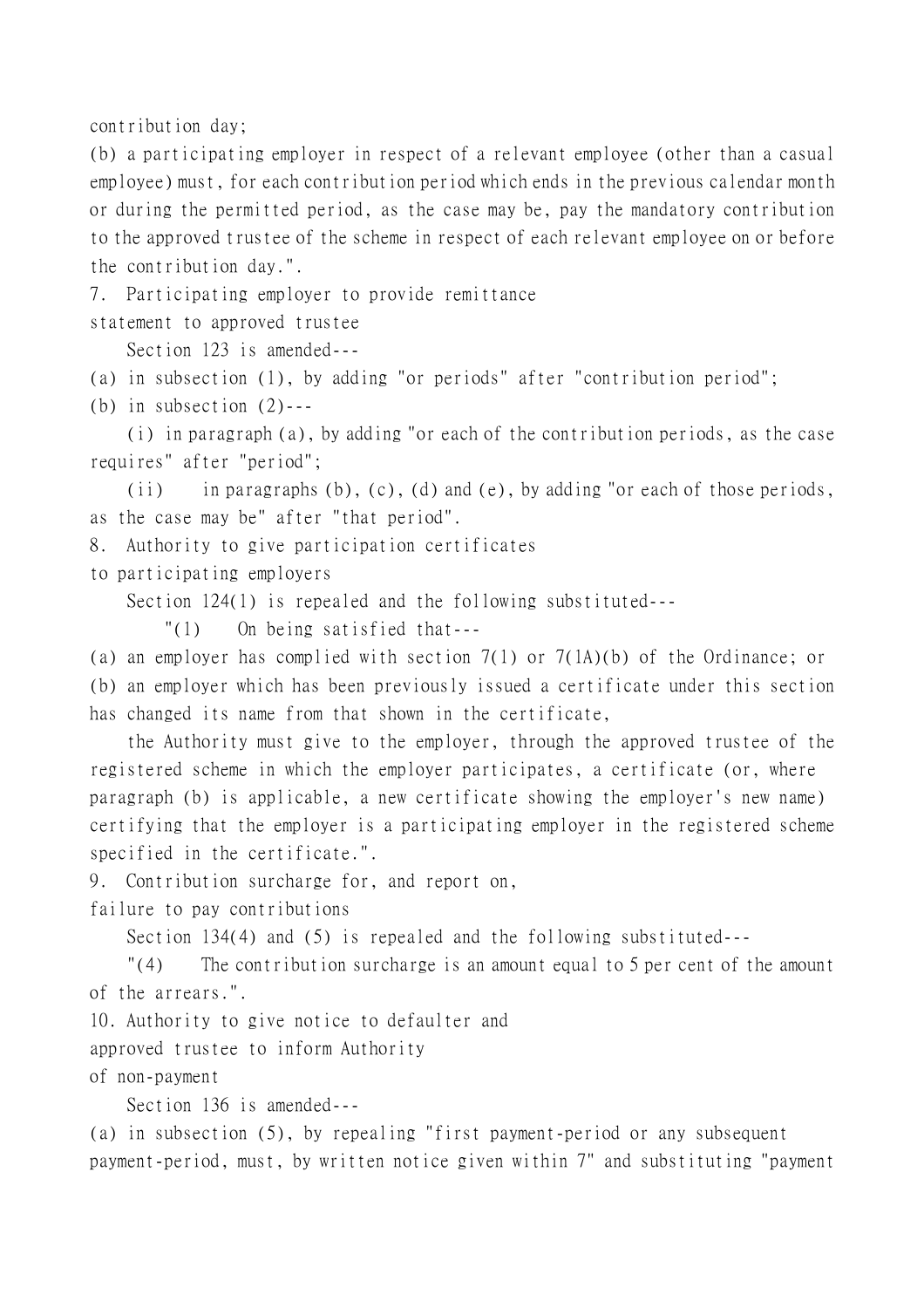period must, by written notice given within 10";

(b) by repealing subsection (7).

11. Approved trustee to check calculations of

arrears and contribution surcharge

Section 137(2) is amended by repealing "before the end of the first paymentperiod or relevant subsequent payment-period, as the case may be" and substituting "as soon as is practicable".

12. Participating employer to notify trustee of

certain information

Section 143(2) is amended---

(a) in paragraph (b), by repealing "employer," and substituting "employer; and"; (b) by adding---

"(c) the employer's name as shown in the participation certificate issued under section 124 to the employer,".

13. Transfer of accrued benefits of member of

employer sponsored scheme

Section 145 is amended---

(a) in subsection (6), by adding "casual" after "employment of the";

(b) in subsection  $(7)(a)$ , by adding "casual" after "following the";

(c) by adding---

"(7A) The former employer must in respect of a relevant employee (other than a casual employee)---

(a) in the remittance statement that the former employer is required to lodge with the approved trustee of the employer sponsored scheme concerned immediately following the employee's cessation of employment; or

(b) by written notice given to the approved trustee of the employer sponsored scheme concerned no later than the date on which that remittance statement is required to be lodged,

inform the approved trustee---

(c) of the employee's cessation of employment; and

(d) of the date on which the employment ceased.";

(d) by adding---

"(9) This section shall not apply to or in relation to an election mentioned in section 12A(6A) and (6B) of the Ordinance or any concomitant transfer of the accrued benefits of an employee.".

14. Transfer of accrued benefits of member of

master trust scheme or industry scheme

(other than a casual employee who is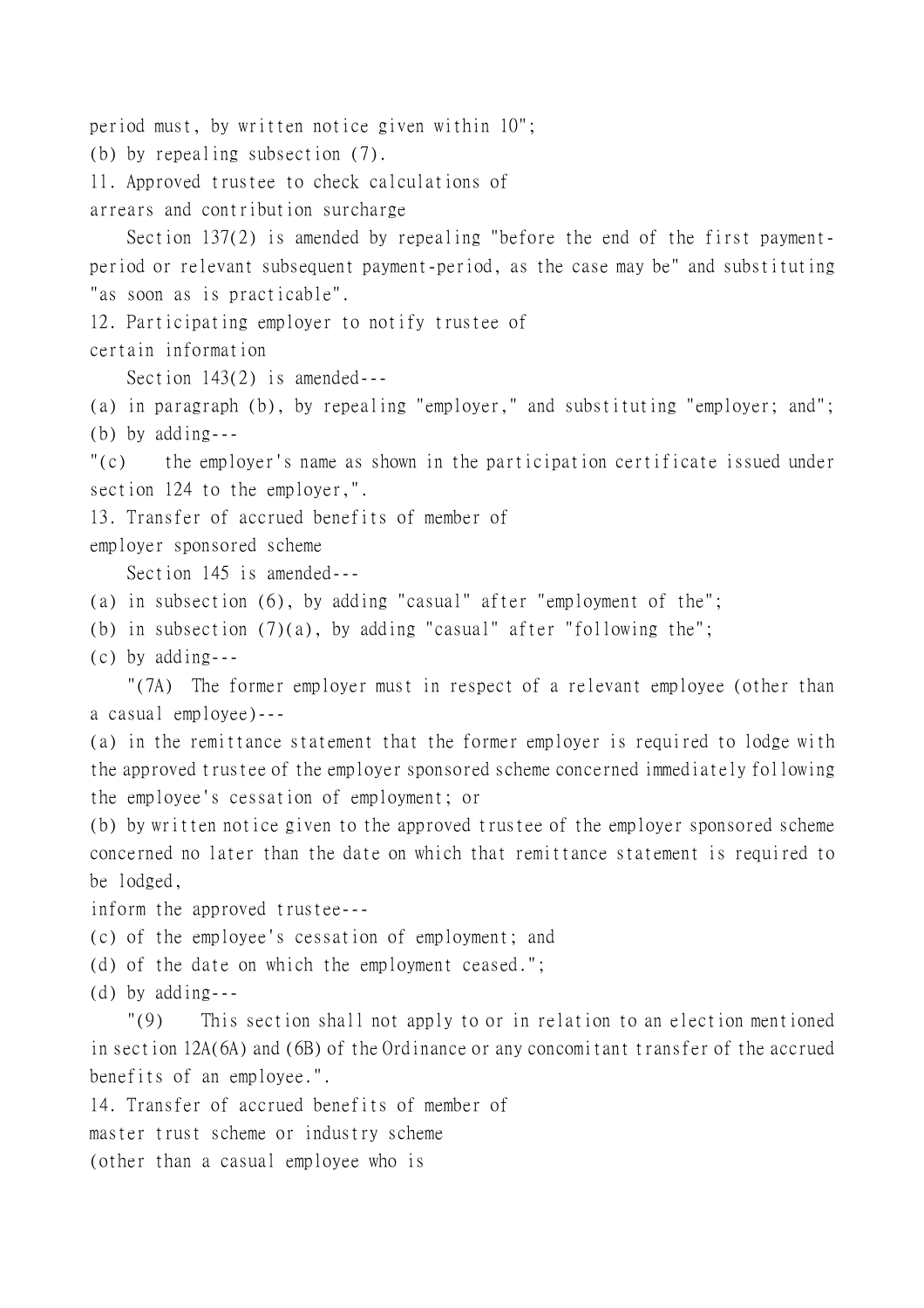a member of an industry scheme)

Section 146 is amended---

(a) in subsection (8), by adding "casual" after "employment of the";

(b) in subsection  $(9)(a)$ , by adding "casual" after "following the";

(c) by adding---

"(9A) The former employer must in respect of a relevant employee (other than a casual employee)---

(a) in the remittance statement that the former employer is required to lodge with the approved trustee of the registered scheme concerned immediately following the employee's cessation of employment; or

(b) by written notice given to the approved trustee of the registered scheme concerned no later than the date on which that remittance statement is required to be lodged, inform the approved trustee---

(c) of the employee's cessation of employment; and

(d) of the date on which the employment ceased.";

(d) by adding---

"(12) This section shall not apply to or in relation to an election mentioned in section 12A(6A) and (6B) of the Ordinance or any concomitant transfer of the accrued benefits of an employee.".

15. Transfer by participating employer of

employee's accrued benefits

Section 150(b) and (c) is repealed and the following substituted---

"(b) the restructuring of the first-mentioned scheme under section 34B of the Ordinance; or".

16. Section added

The following is added---

"150A. Transfer of accrued benefits where

section 12A(6A) and (6B) of the

Ordinance is applicable

Where section 12A(6A) and (6B) of the Ordinance is applicable, the new employer may only elect to have the employee's accrued benefits in the scheme transferred to a registered scheme---

(a) in which the new employer is a participant; and

(b) by giving written notice of the election to the trustee of the last-mentioned scheme.".

17. Claim for payment on ground of

total incapacity

Section 164 is amended by adding---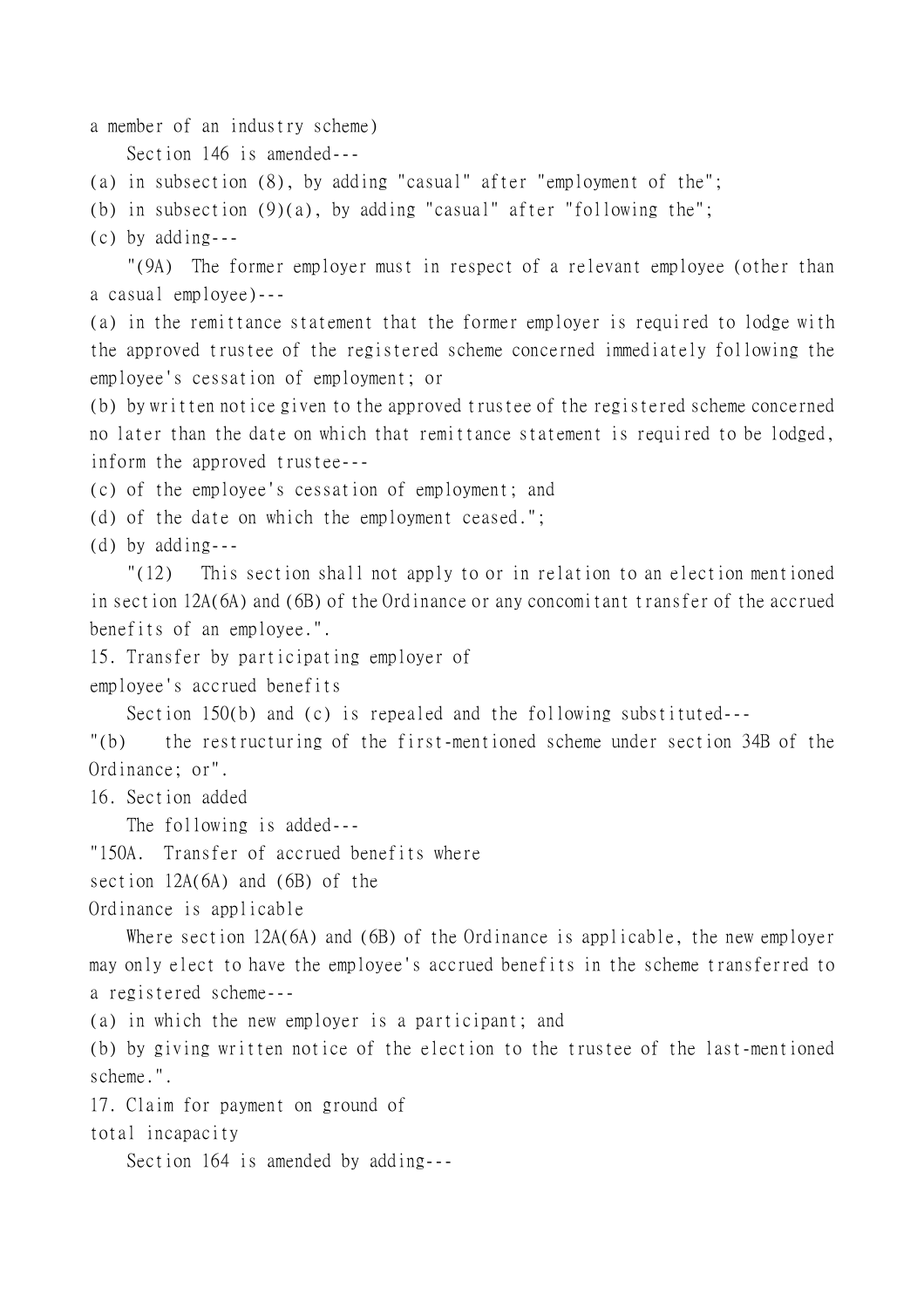"(5) If a claim is made by a scheme member of a registered scheme who was, immediately before becoming totally incapacitated, unemployed, the approved trustee of the scheme may pay the member's accrued benefits to that member, but only if the member---

(a) can provide the trustee with a medical certificate, in a form specified or approved by the Authority and issued by a registered medical practitioner, certifying that the member is permanently unfit to perform the kind of work specified in the certificate for a reason so specified; and

(b) satisfies the trustee that the member was last engaged in that kind of work under a contract of employment before becoming totally incapacitated; and (c) can provide the trustee with---

(i) subject to subparagraph (ii), a letter from the member's last employer certifying that that contract of employment for that particular kind of work has been terminated;

(ii) if the member is unable to comply with subparagraph (i) or has been unemployed for more than 7 years, a statutory declaration, in a form approved by the Authority, stating that that contract of employment for that particular kind of work has been terminated.

(6) If a claim is made by a scheme member of a registered scheme who, immediately before becoming totally incapacitated, ceased to be a self-employed person, the approved trustee of the scheme may pay the member's accrued benefits to that member, but only if the member---

(a) can provide the trustee with a medical certificate, in a form specified or approved by the Authority and issued by a registered medical practitioner, certifying that the member is permanently unfit to perform the kind of work specified in the certificate for a reason so specified; and

(b) satisfies the trustee that the member was last engaged in that kind of work as a self-employed person before becoming totally incapacitated.".

18. Approved trustee to notify scheme

member of entitlement

Section 172 is amended---

(a) in subsection (10), by repealing paragraphs (a) and (b) and substituting--- "(a) listing the names of all the scheme members---

(i) who have unclaimed benefits in the scheme as at the end of the relevant financial period; and

(ii) whose names have not previously been listed in accordance with this paragraph; and

(b) inviting those members and other persons to lodge a claim for payment of those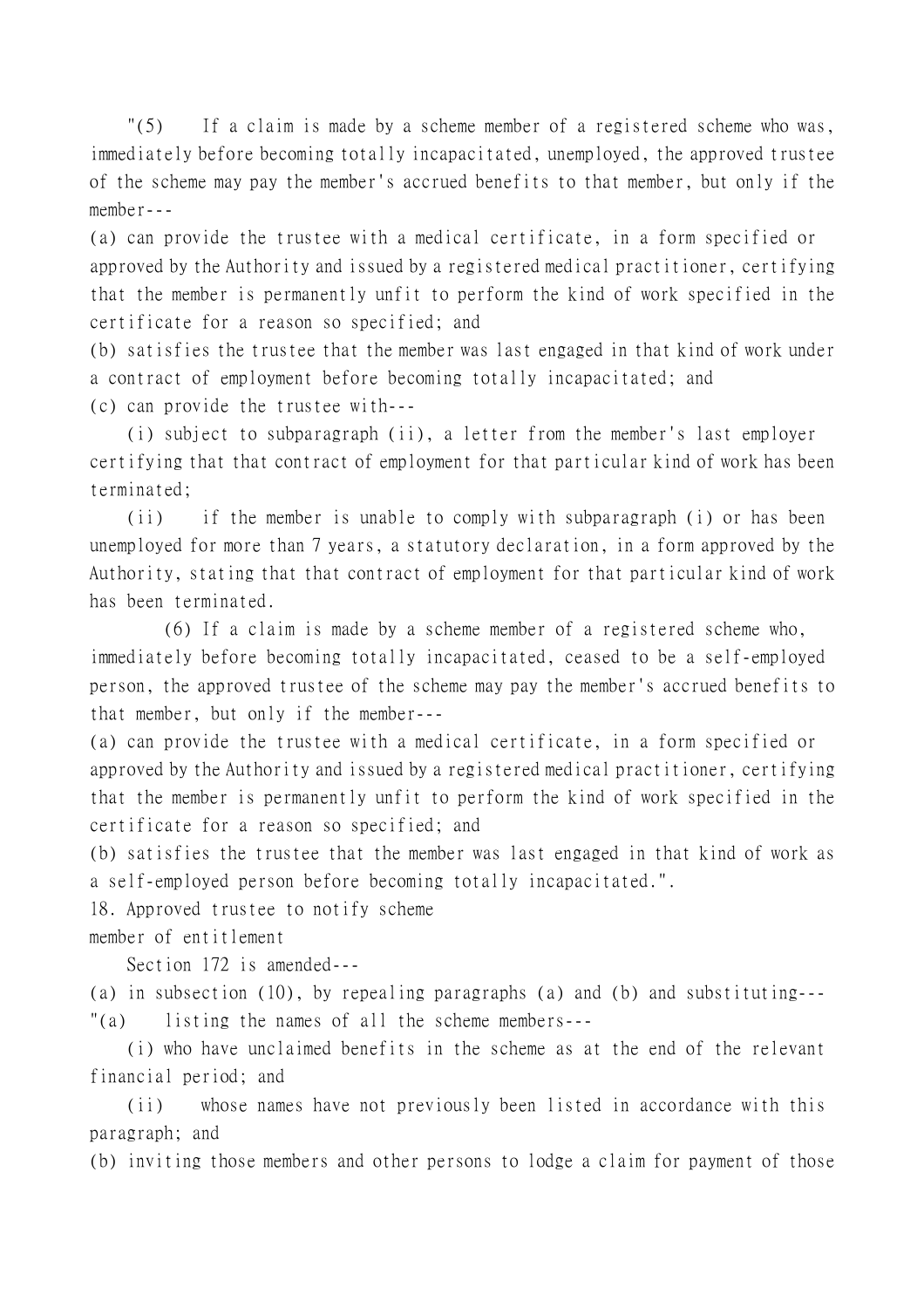benefits,

and provide particulars of the scheme members included in that notice to the Authority on or before such publication of the notice.";

(b) by adding---

"(11) The Authority must establish and maintain a register---

(a) of scheme members of a registered scheme who have unclaimed benefits in the scheme; and

(b) in such form, and containing such information, as the Authority may determine.

(12) The register is to be kept at the head office of the Authority in Hong Kong and is to be available for inspection---

(a) by members of the public without charge during the ordinary business hours of the Authority;

(b) to enable a person who may be entitled to benefits in a registered scheme to ascertain whether he has unclaimed benefits in the scheme.".

19. How notices etc. are to be served, etc.

for purposes of the Ordinance

Section 206 is amended---

(a) in subsection  $(1)$ ---

(i) by repealing "or served for the purposes of the Ordinance may be given or served" and substituting ", served or lodged for the purposes of the Ordinance shall be given, served or lodged";

(ii) in paragraphs (a)(ii), (b)(ii) and (c)(ii), by repealing "registered post" and substituting "post";

(b) in subsection (2), by repealing "or served" and substituting ", served or lodged";

(c) by repealing subsection (3) and substituting---

"(3) In relation to a document given under section 55 or 124---

(a) any reference to "post" in subsection (1) means registered post;

(b) neither subsection (2) nor (4) applies.";

(d) by adding---

"(4) A notice or other document to be given, served or lodged for the purposes of the Ordinance shall, in the absence of evidence to the contrary, be deemed to be so given, served or lodged if it is sent by post to the last known place of business or residence of the person---

(a) to whom the notice or other document is required to be given or served;

(b) with whom the notice or document is required to be lodged,

as the case may be.".

20. Investment of Scheme Funds

Schedule 1 is amended---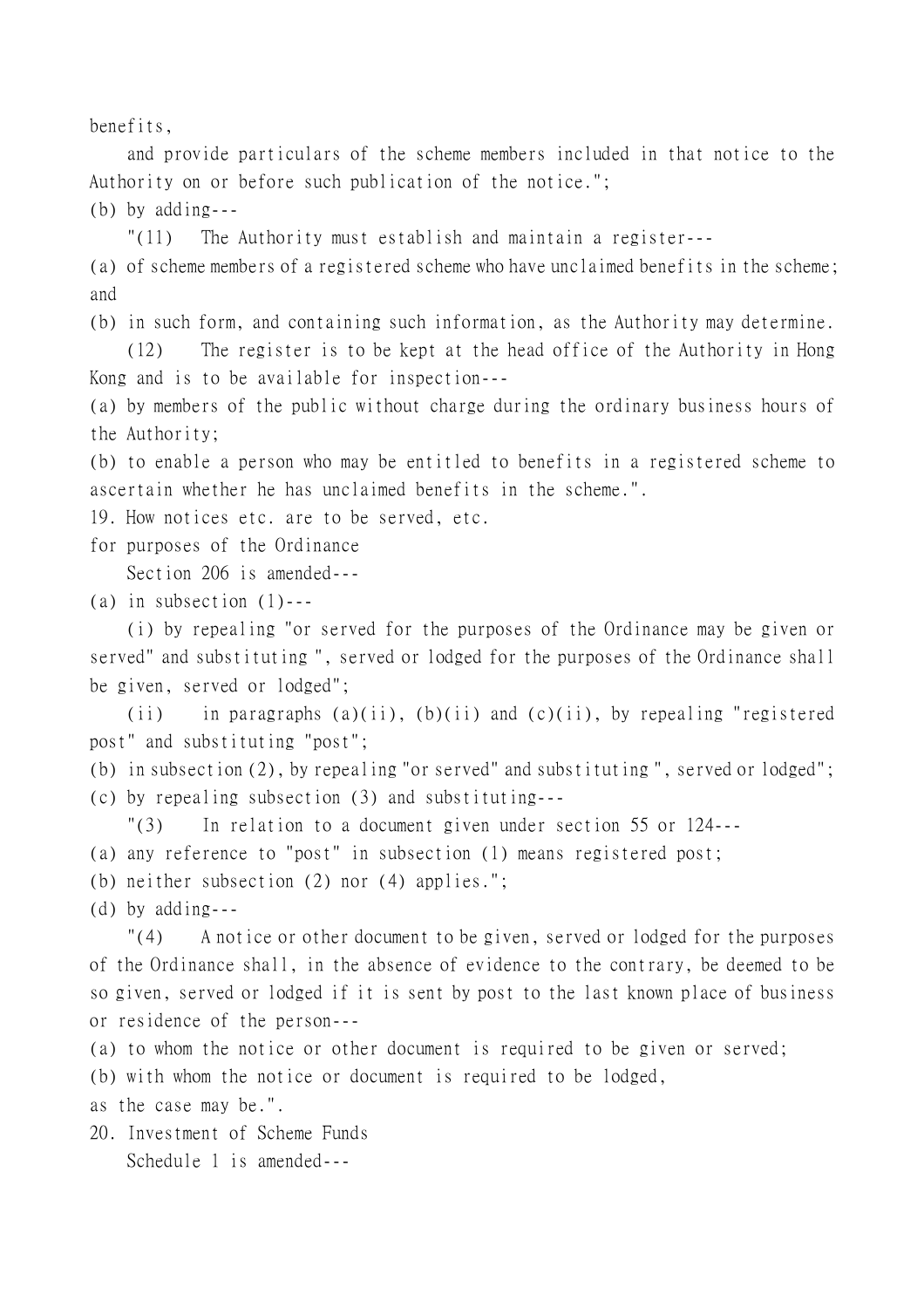(a) in section  $1(1)$ , by adding---

""collective investment scheme" (集體投資計劃) has the meaning assigned to it by the Securities and Futures Ordinance (5 of 2002);

"index-tracking collective investment scheme" (緊貼指數集體投資計劃) means a collective investment scheme which has the sole investment objective of tracking a particular market index;";

(b) in section 2, by repealing subsection (3) and substituting---

"(3) Notwithstanding subsections (1) and (2), where part or all of the funds of a constituent fund are invested in accordance with section 6(b)(i), (ii) or (iii), then subsections (1) and (2) shall not apply to that part or all of the funds of the constituent fund so invested.

(4) Notwithstanding subsections (1) and (2), where a constituent fund has the sole investment objective of tracking a particular market index, then those subsections shall not apply to the constituent fund if the approved trustee has the prior approval of the Authority that those subsections shall not apply to the constituent fund.

(5) In granting an approval mentioned in subsection (4), the Authority may impose such conditions with respect to the constituent fund concerned as the Authority considers appropriate.

(6) Where the Authority---

(a) has decided that it is appropriate to---

(i) amend any conditions imposed under subsection (5) or this subsection with respect to a constituent fund; or

(ii) impose conditions with respect to a constituent fund; and (b) has given to the approved trustee concerned---

(i) not less than 30 days' advance notice of its decision, specifying its grounds; and

(ii) an opportunity to make written representations as to why the conditions should not be amended or imposed,

then the Authority may, by written notice served on the approved trustee---

(c) amend any conditions imposed under subsection (5) or this subsection with respect to the constituent fund; or

(d) impose conditions with respect to the constituent fund.";

(c) by repealing section 6(b) and substituting---

 $"$ (b)  $in--$ 

(i) an approved pooled investment fund---

(A) that satisfies the requirements of Part IV of this Schedule; and

(B) the underlying investments of which would comply with this Part if references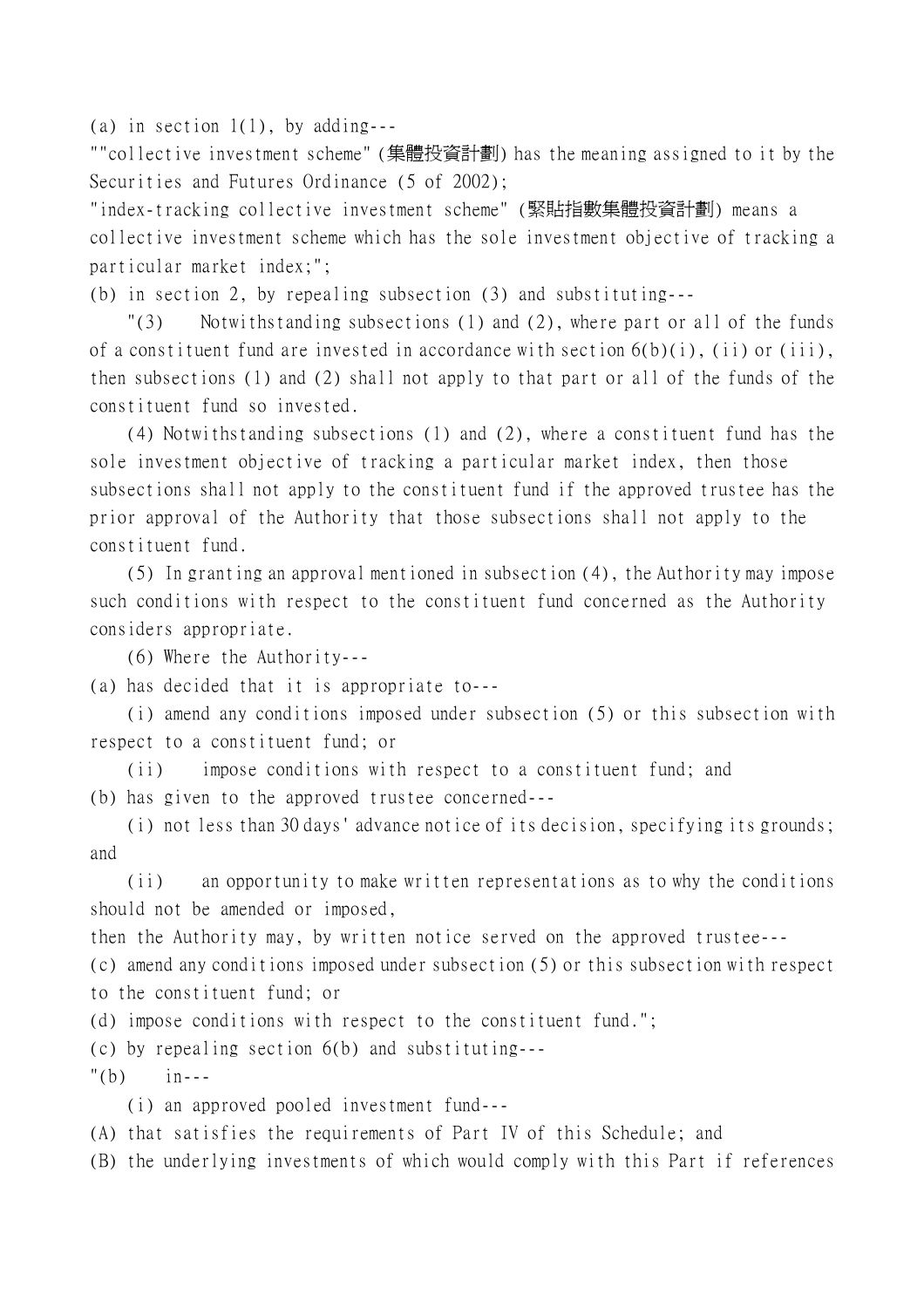in this Part to "constituent fund" were references to "approved pooled investment fund";

(ii) an index-tracking collective investment scheme approved by the Authority for the purposes of section 6A of this Schedule; or

(iii) a combination of an approved pooled investment fund falling within subparagraph (i) and an index-tracking collective investment scheme falling within subparagraph (ii).";

(d) by adding---

"6A. Permissible investments: index-tracking

collective investment scheme

(1) The funds of a constituent fund may be invested in an index-tracking collective investment scheme which is---

(a) either---

(i) authorized by the Securities and Futures Commission, within the meaning of the Securities and Futures Ordinance (5 of 2002); or

(ii) listed on a recognized stock exchange approved by the Authority for the purposes of this section; and

(b) approved by the Authority for the purposes of this section.";

(e) in section 7(2)(d), by repealing "so listed" and substituting "listed on that exchange or another recognized stock exchange";

(f) by repealing section 8(1) and substituting---

"(1) The funds of a constituent fund may be invested in---

(a) fully-paid up shares listed on recognized stock exchange other than the shares of a company which is a collective investment scheme; or

(b) an index-tracking collective investment scheme.";

(g) in section 9(a), by repealing "the exchange" and substituting "that exchange or another recognized stock exchange";

(h) in section 11, by adding---

"(3A) Notwithstanding subsection (3), where a constituent fund has a total market value of less than \$8,000,000, then that subsection shall not apply to the constituent fund if the approved trustee has the prior approval of the Authority that that subsection shall not apply to the constituent fund.

(3B) In granting an approval mentioned in subsection (3A), the Authority may impose such conditions with respect to the constituent fund concerned as the Authority considers appropriate.

(3C) Where the Authority---

(a) has decided that it is appropriate to---

(i) amend any conditions imposed under subsection (3B) or this subsection with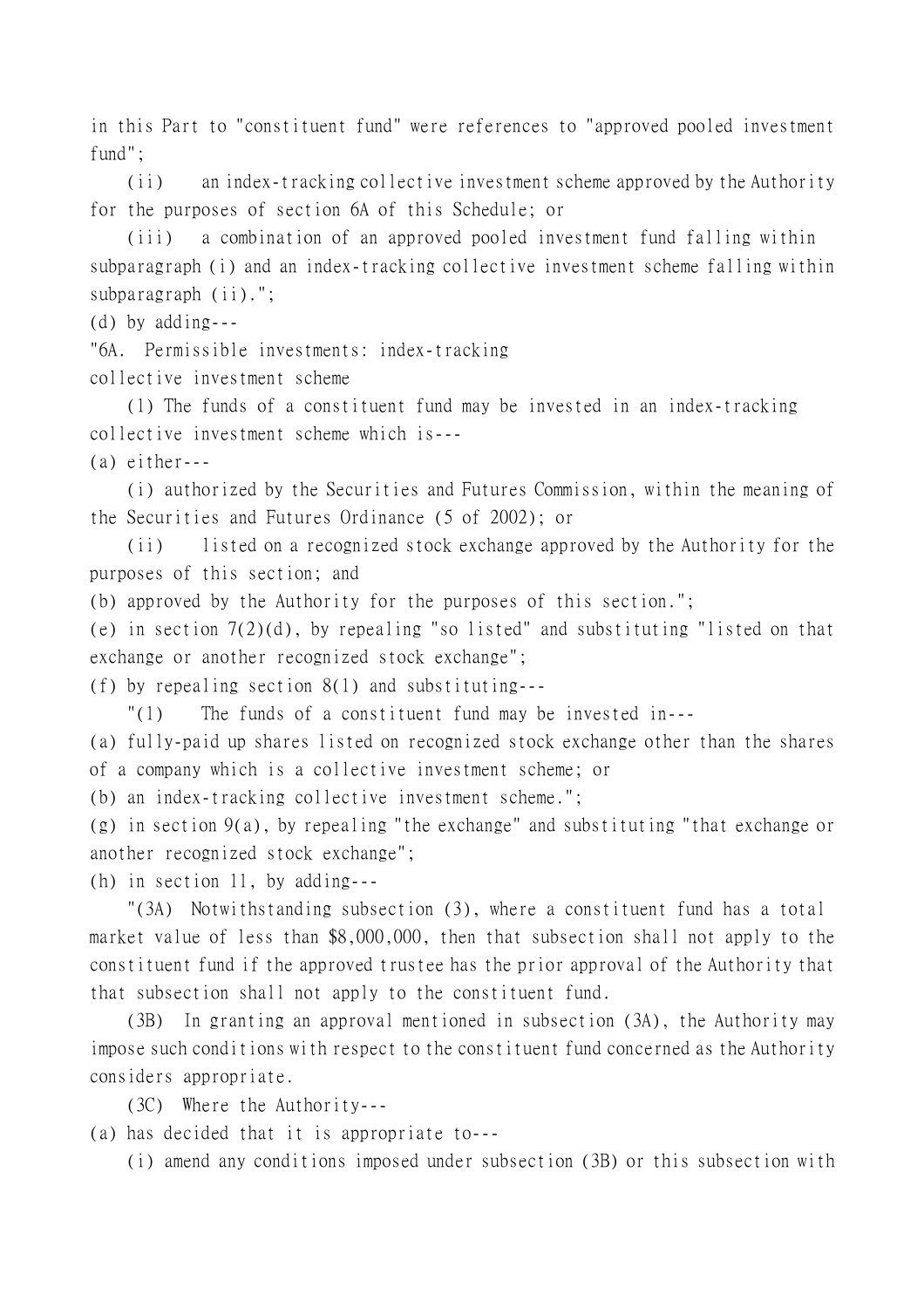respect to a constituent fund; or

(ii) impose conditions with respect to a constituent fund; and (b) has given to the approved trustee concerned---

(i) not less than 30 days' advance notice of its decision, specifying its grounds; and

(ii) an opportunity to make written representations as to why the conditions should not be amended or imposed,

then the Authority may, by written notice served on the approved trustee---

(c) amend any conditions imposed under subsection (3B) or this subsection with respect to the constituent fund; or

(d) impose conditions with respect to the constituent fund.";

(i) by repealing section 15(3).

21. Contents of custodial agreements

Schedule 3 is amended, in section 5(b), by repealing "any" and substituting "direct".

Mandatory Provident Fund Schemes (Exemption) Regulation

22. Interpretation

Section 2 of the Mandatory Provident Fund Schemes (Exemption) Regulation (Cap. 485 sub. leg.) is amended---

(a) in subsection (1), by adding---

""past service liability" (過去服務負債) has the same meaning as in section 2 of the relevant Ordinance;

"vested benefit" (既有利益) has the same meaning as in section 2 of the relevant Ordinance.";

(b) by adding---

"(4) Where an existing member of an ORSO exempted scheme, or of an ORSO registered scheme, ("original scheme") the subject of an exemption certificate is transferred to another scheme ("new scheme") where---

(a) the new scheme is---

(i) an ORSO registered scheme the subject of an exemption certificate; and

(ii) the subject of a certificate referred to in section 14(1);

(b) the new scheme is---

(i) operated by the same employer; and

(ii) an ORSO exempted scheme, or an ORSO registered scheme, the subject of an exemption certificate;

(c) the new scheme is---

(i) operated by a different employer in the circumstances specified in section 70A(6)(a) of the relevant Ordinance; and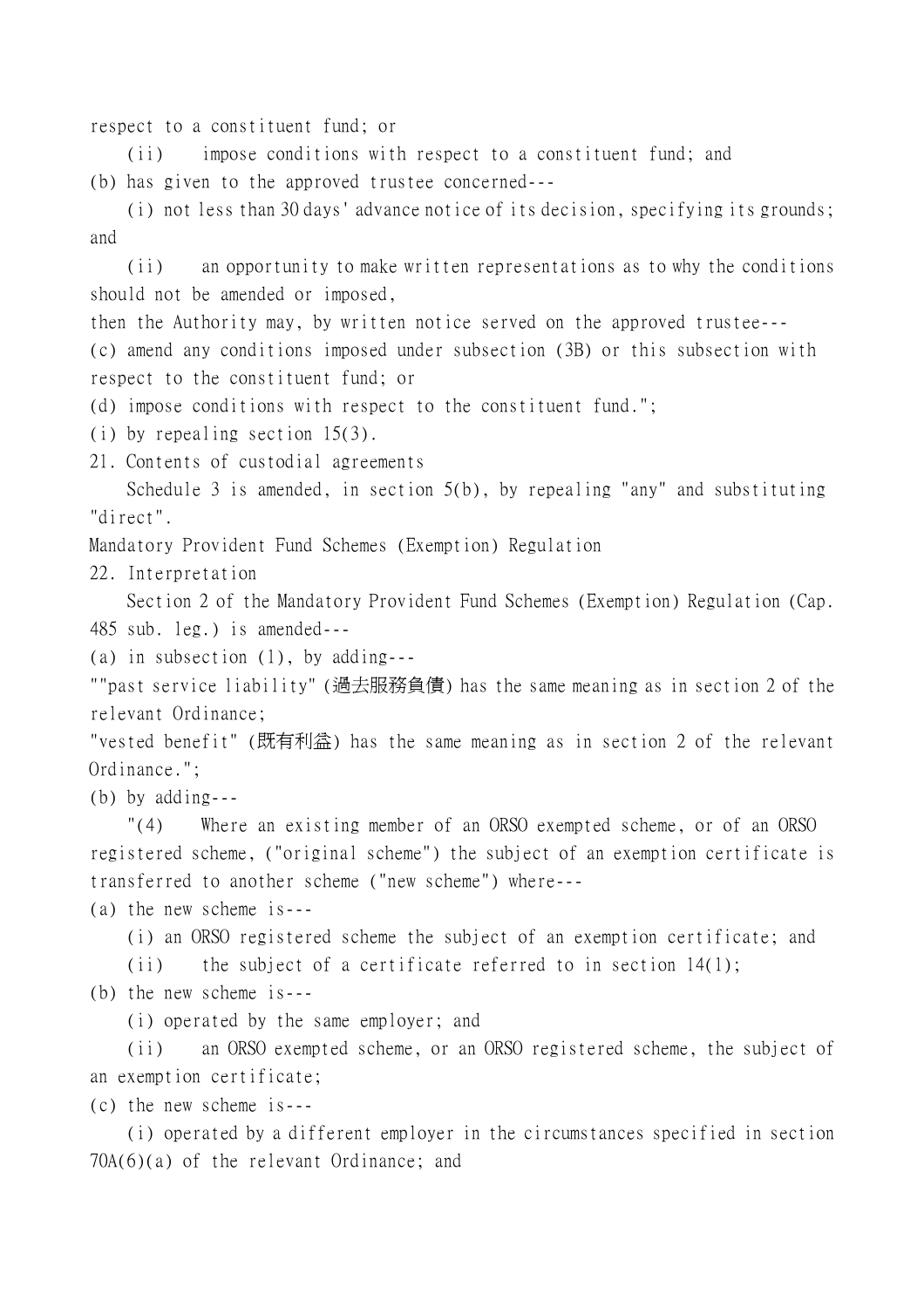(ii) an ORSO exempted scheme, or an ORSO registered scheme, the subject of an exemption certificate; or

(d) the new scheme is---

(i) operated by an associated company in the circumstances specified in section 70A(6)(b) of the relevant Ordinance; and

(ii) an ORSO exempted scheme, or an ORSO registered scheme, the subject of an exemption certificate,

then the member shall be treated as an existing member of the new scheme if--- (e) no benefits have been or are to be paid under the original scheme to the existing member as a result of the transfer;

(f) an amount not less than the past service liability of the existing member has been or is to be transferred from the original scheme to the new scheme as a result of the transfer;

(g) the value of vested benefit and the value of past service liability in respect of benefit entitlement conferred by or to be conferred by the new scheme to the existing member at the time immediately after the transfer will not, as a result of the transfer, be less than the value of vested benefit and the value of past service liability respectively of the member under the original scheme immediately before the transfer;

(h) the period of employment of the existing member during which he is a member of the original scheme is recognized under the new scheme; and

(i) in any case where section 70A(6)(a) or (b) of the relevant Ordinance is applicable to the transfer, that section has been complied with and no benefits held in an occupational retirement scheme in respect of the person have been paid in accordance with section 70A(6) of the relevant Ordinance to the person or the previous owner or the company concerned.".

23. Mandatory conditions

Schedule 2 is amended, in section  $5(1)(b)$ ---

(a) by adding "or an industry scheme" after "trust scheme";

(b) by repealing "from other registered schemes".

Mandatory Provident Fund Schemes (Fees) Regulation

24. Fees prescribed for the purposes of the

Mandatory Provident Fund Schemes

Ordinance (Cap. 485)

Schedule 1 to the Mandatory Provident Fund Schemes (Fees) Regulation (Cap. 485 sub. leg.) is amended by repealing items 6 and 7 and substituting---

"6. 34B Fee payable when an application is lodged with the Authority Nil".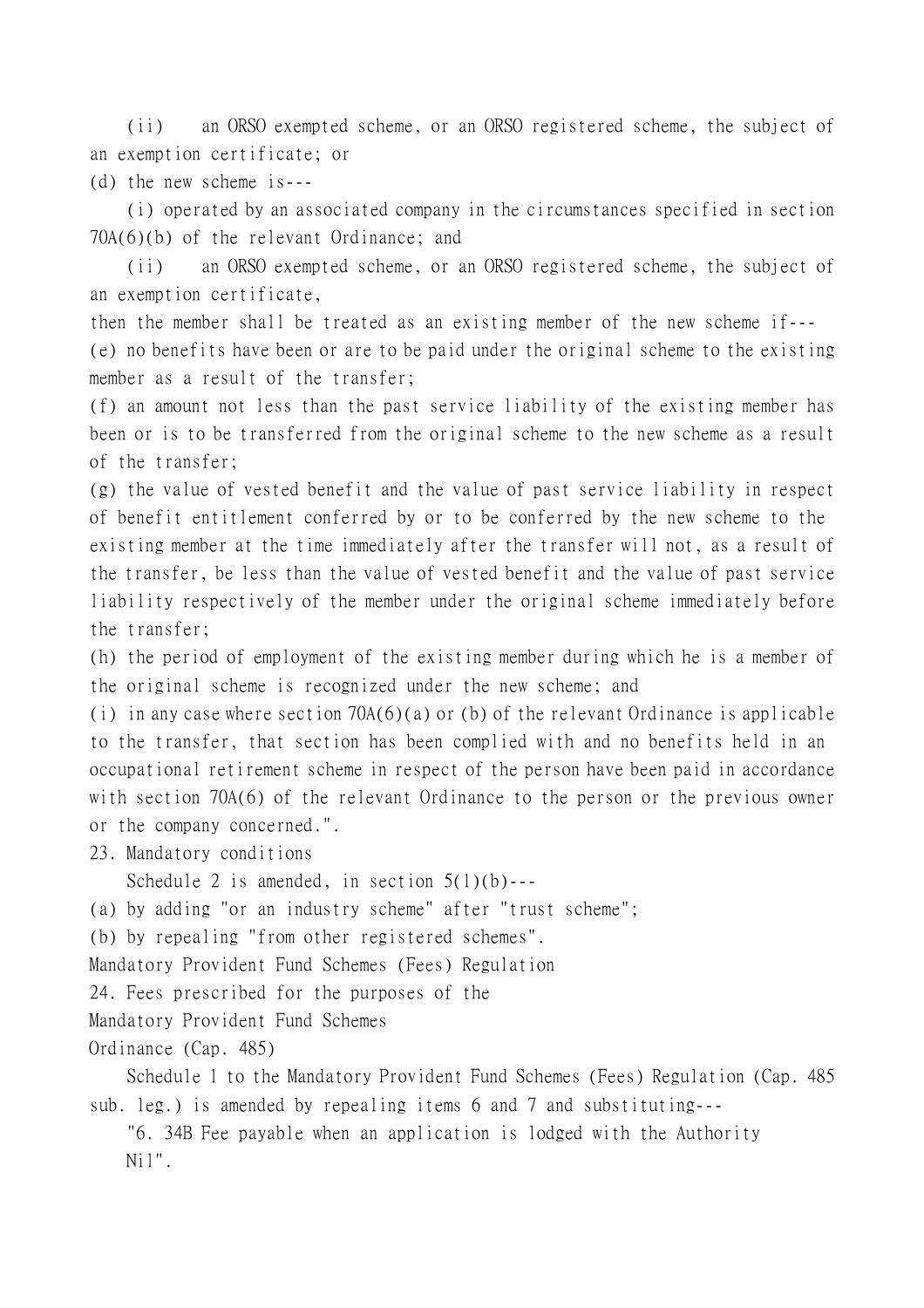in respect of the restructuring of a registered scheme

Mandatory Provident Fund Schemes (Contributions

for Casual Employees) Order

25. Scales of amounts of contributions to be

made in respect of casual employees

The Schedule to the Mandatory Provident Fund Schemes (Contributions for Casual Employees) Order (Cap. 485 sub. leg.) is amended by repealing "\$130.00" wherever it appears and substituting "\$160.00".

Mandatory Provident Fund Schemes Rules

26. Sections substituted

Sections 4 and 5 of the Mandatory Provident Fund Schemes Rules (Cap. 485 sub. leg.) are repealed and the following substituted---

"4. Application for Authority's consent to

restructuring of registered schemes

under section 34B of Ordinance

(1) For the purposes of section 34B of the Ordinance, an application for the consent of the Authority to the restructuring of registered schemes must contain the following information---

(a) the name and registration number of each of the registered schemes proposed to be restructured;

(b) the name, correspondence address and telephone number of the contact person in relation to the proposed restructuring;

(c) reasons for the proposed restructuring;

(d) the number of the following persons in each of the registered schemes proposed to be restructured---

(i) participating employers;

(ii) members who are relevant employees;

(iii) members who are self-employed persons;

(iv) members holding preserved accounts;

(e) a statement as to whether or not consent of the participating employers or scheme members to the restructuring must be obtained under the governing rules of those schemes and, if so, a statement specifying when and how the consent must be obtained under those rules;

(f) a statement as to whether or not the cost of the restructuring is required to be borne (whether wholly or partly) by the participating employers or scheme members under the governing rules of those schemes and, if so, a statement specifying how that cost is to be paid under those rules; and

(g) a restructuring proposal that complies with subsection (2).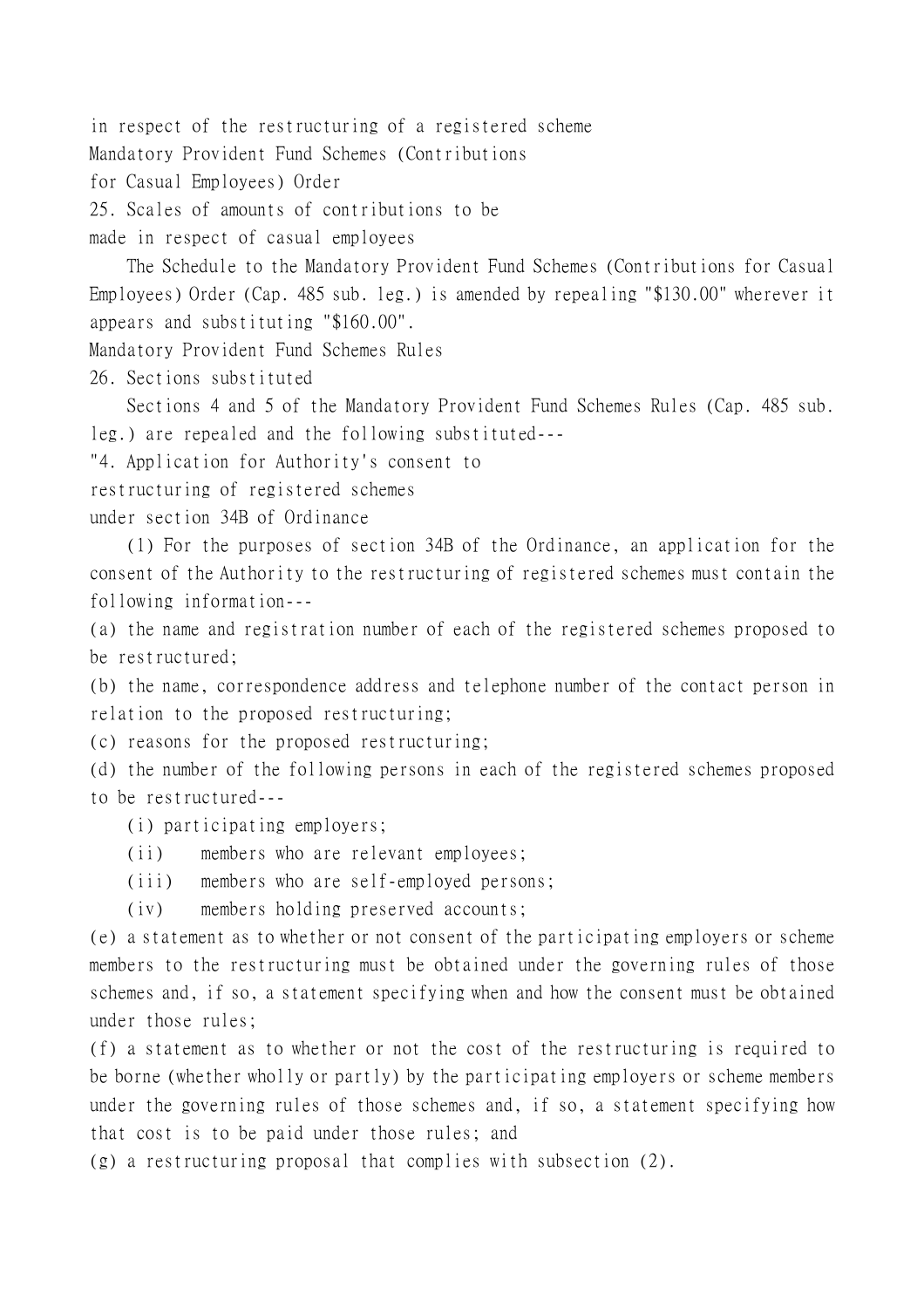(2) The restructuring proposal must---

(a) specify the proposed effective date of the restructuring;

(b) specify the proposed date on which notice of the restructuring is to be given to the participating employers and scheme members;

(c) include a detailed plan on how to carry out the restructuring;

(d) include a chart showing how the registered schemes concerned and the constituent funds of those schemes are to be restructured;

(e) specify the arrangement for transferring the accrued benefits of scheme members to the transferee scheme;

(f) specify the arrangement for compensating scheme members for any potential loss of accrued benefits due to the restructuring, and the mechanism (if any) for handling the grievances of scheme members arising from the restructuring;

(g) include an estimation of the cost of the restructuring; and

(h) specify by whom that cost is proposed to be borne and, if borne (whether wholly or partly) by the participating employers or scheme members, the amount they have to bear and how it is to be paid.

(3) The application must also be accompanied by the following documents---

(a) the drafts of all documents necessary for effecting the restructuring and, where any new scheme is to be established, for establishing the new scheme, and where any transferee scheme is an existing scheme, for amending the existing scheme as appropriate;

(b) the draft notice to the participating employers and scheme members seeking their consent to the restructuring, if applicable; and

(c) the draft notice to the participating employers and scheme members informing them of the restructuring, their rights, the actions that they need to take and all related arrangements.".

Explanatory Memorandum

The principal object of this Bill is to amend the Mandatory Provident Fund Schemes Ordinance (Cap. 485) ("the Ordinance") and its subsidiary legislation in order to make a number of technical amendments to its provisions which practical experience of the operation of the Ordinance and its subsidiary legislation has revealed are necessary or desirable.

2. Clause 3 amends section 7 to add a new section 7(1A) to require an employer of a relevant employee to, inter alia, take all practicable steps to ensure that, after the employee becomes a member of a registered scheme, the employee continues to be a member of a registered scheme throughout his employment. Clause 11 makes a consequential amendment to section 43B(3) to impose a daily penalty on an employer for a continuing failure to comply with the requirement after conviction for the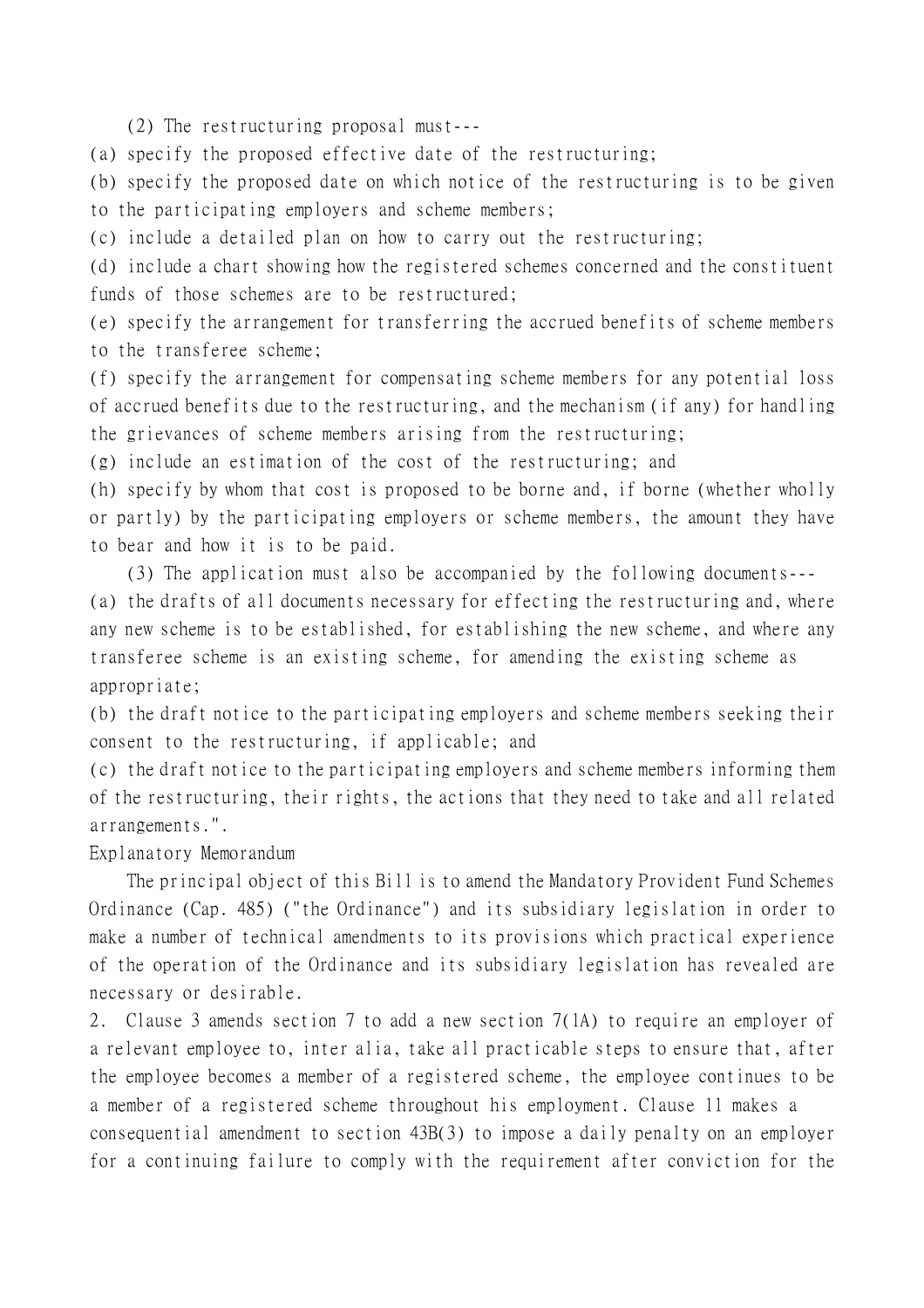offence of failing to comply with the requirement.

3. Clause 4(a) repeals and replaces section 7A(7) to specify that the period during which an employer must not make a deduction under section  $7A(2)(b)$  from the employee's relevant income will be determined by reference to the employee's wage period. Clause 4(b) consequentially amends the definition of "contribution period" in section 7A(10) and adds a definition of "wage period" to that section.

4. Clause 5 adds a new section 10A to require the Mandatory Provident Fund Schemes Authority ("the Authority") to, not less than once in every 4 years, conduct a review of the minimum level of relevant income and the maximum level of relevant income to ascertain whether or not there are grounds to amend Schedules 2 and 3 to the Ordinance. 5. Clause 6(b) amends section 12 to add new section 12(2A) and (2B). New section 12(2A) prohibits interest derived from the placing on deposit of certain contributions or benefits from vesting, pursuant to section 12(2), in the members of a registered scheme. However, new section 12(2B) requires the approved trustee of the scheme to retain that interest for the payment of any administrative expenses of the scheme, or as income of the scheme, for the benefit of scheme members. 6. Clause 7 amends section 12A to add new section 12A(6A) and (6B). New section 12A(6A)

specifies the circumstances in which a new employer of an employee, who has assumed the liability of the previous employer for severance payment or long service payment in respect of the employee, may elect to have the employee's accrued benefits in a registered scheme in which the previous employer participated transferred to another registered scheme nominated by the new employer. New section 12A(6B) modifies the operation of section 7A in relation to such an election. Sections 3, 13(d) and 14(d) of the Schedule to the Bill make consequential amendments to sections 78, 145 and 146 respectively of the Mandatory Provident Fund Schemes (General) Regulation (Cap. 485 sub. leg.) ("the General Regulation"). Section 16 of the Schedule to the Bill adds a new section 150A to the General Regulation to specify how the new employer may exercise his power to make the election.

7. Clause 9 amends section 34B to provide for the restructuring of a registered scheme or schemes by the merger or division of the scheme or schemes, as opposed to the present wording of section 34B which only provides for the merger of registered schemes. Clause 10 repeals section 34C, as that section is, in effect, incorporated into the amended section 34B. The consent of the Authority is still required to any proposed restructuring. Sections 24 and 26 of the Schedule to the Bill make consequential amendments to the Mandatory Provident Fund Schemes (Fees) Regulation (Cap. 485 sub. leg.) and the Mandatory Provident Fund Schemes Rules (Cap. 485 sub. leg.) respectively.

8. Clause 12 repeals and replaces Schedule 2 ("Minimum level of relevant income per